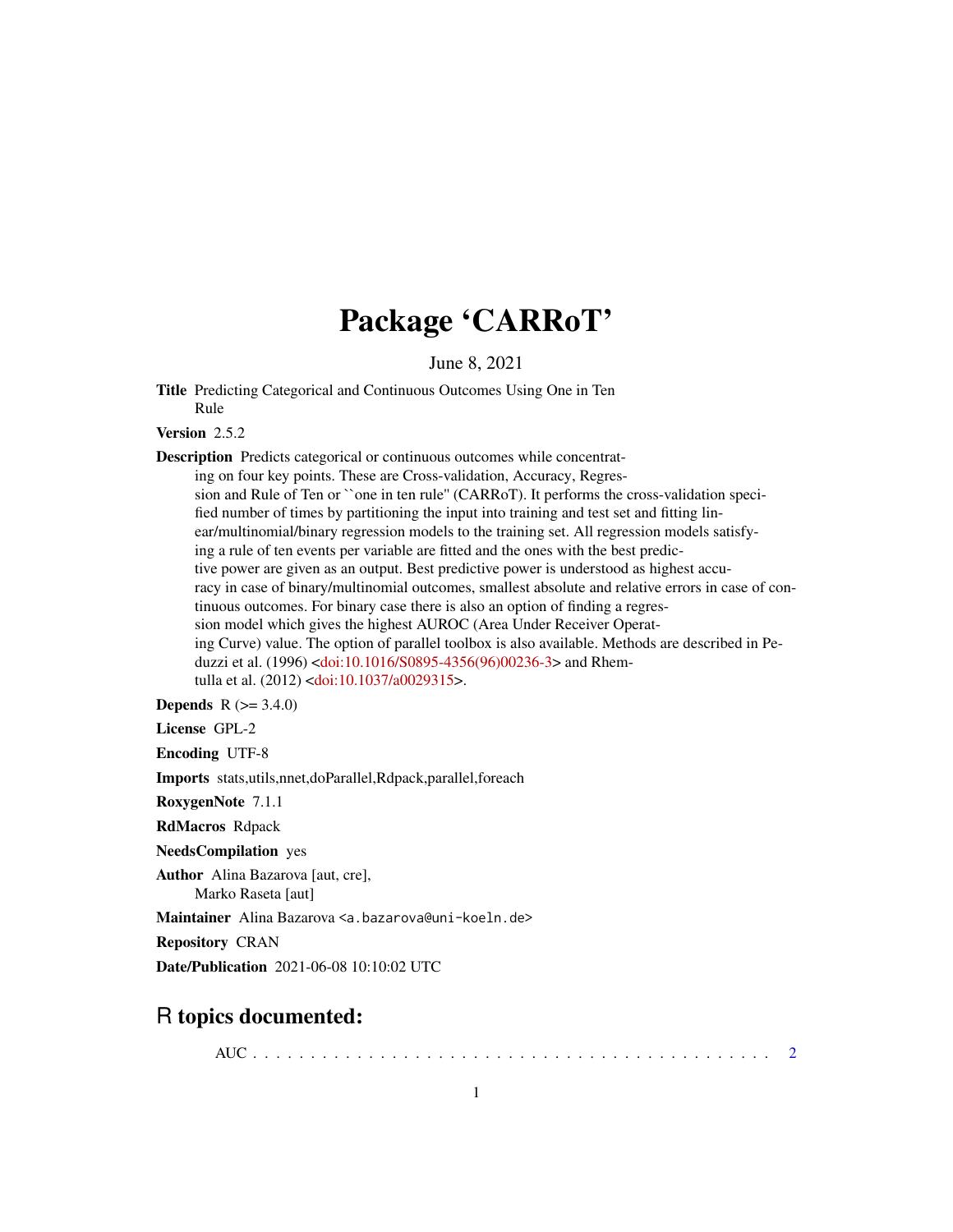<span id="page-1-0"></span>

|      | 3              |
|------|----------------|
| comb | $\overline{4}$ |
|      | $\overline{4}$ |
|      | 5              |
|      | 6              |
|      | -8             |
|      |                |
|      | -11            |
|      | -11            |
|      |                |
|      |                |
|      |                |
|      |                |
|      |                |
|      |                |
|      |                |
|      |                |
|      |                |
|      |                |
|      |                |

#### **Index** [25](#page-24-0)

<span id="page-1-1"></span>AUC *Area Under the Curve*

## Description

Function enables efficient computation of area under receiver operating curve (AUC). Source: <https://stat.ethz.ch/pipermail/r-help/2005-September/079872.html>

## Usage

AUC(probs, class)

## Arguments

| probs | probabilities |
|-------|---------------|
| class | outcomes      |

## Value

A value for AUC

## Examples

AUC(runif(100,0,1),rbinom(100,1,0.3))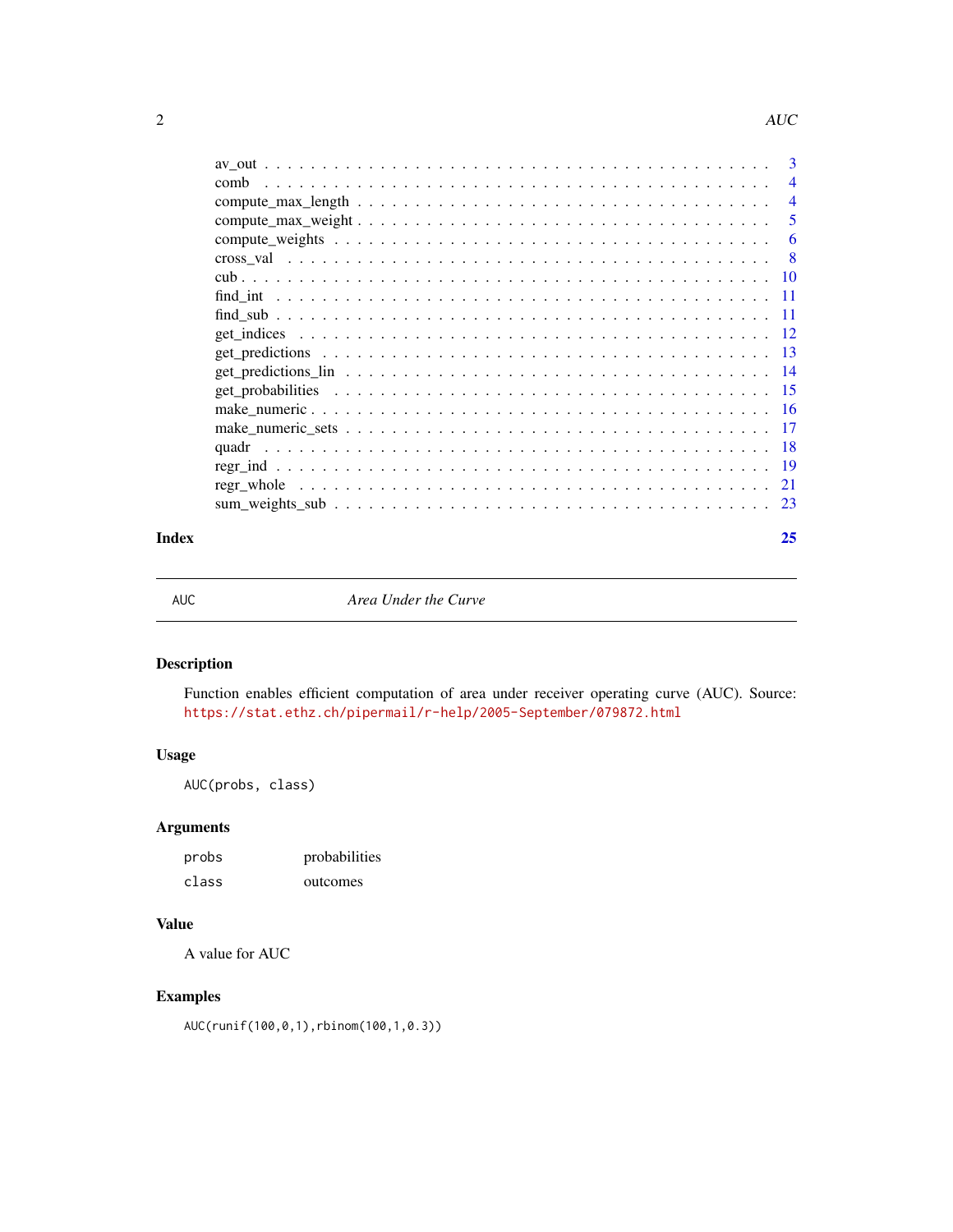<span id="page-2-1"></span><span id="page-2-0"></span>

Function which averages out the predictive power over all cross-validations

#### Usage

av\_out(preds,crv,k)

#### Arguments

| preds | An M x crvN matrix consisting of crv horizontally concatenated M x N matri-<br>ces. These M x N matrices are the matrices of predictive powers for all feasible<br>regressions (M is maximum feasible number of variables included in a regres-<br>sion, N is the maximum feasible number of regressions of the fixed size; the row<br>index indicates the number of variables included in a regression) |
|-------|----------------------------------------------------------------------------------------------------------------------------------------------------------------------------------------------------------------------------------------------------------------------------------------------------------------------------------------------------------------------------------------------------------|
| cry   | number of cross-validations                                                                                                                                                                                                                                                                                                                                                                              |
| k     | size of the test set for which the predictions are made                                                                                                                                                                                                                                                                                                                                                  |

## Value

Returns an M x N matrix of average predictive powers where M is maximum feasible number of variables included in a regression, N is the maximum feasible number of regressions of the fixed size; the row index indicates the number of variables included in a regression

## Examples

#creating a matrix of predictive powers

preds<-cbind(matrix(runif(40,1,4),ncol=10),matrix(runif(40,1.5,4),ncol=10)) preds<-cbind(preds,matrix(runif(40,1,3.5),ncol=10))

#running the function

av\_out(preds,3,5)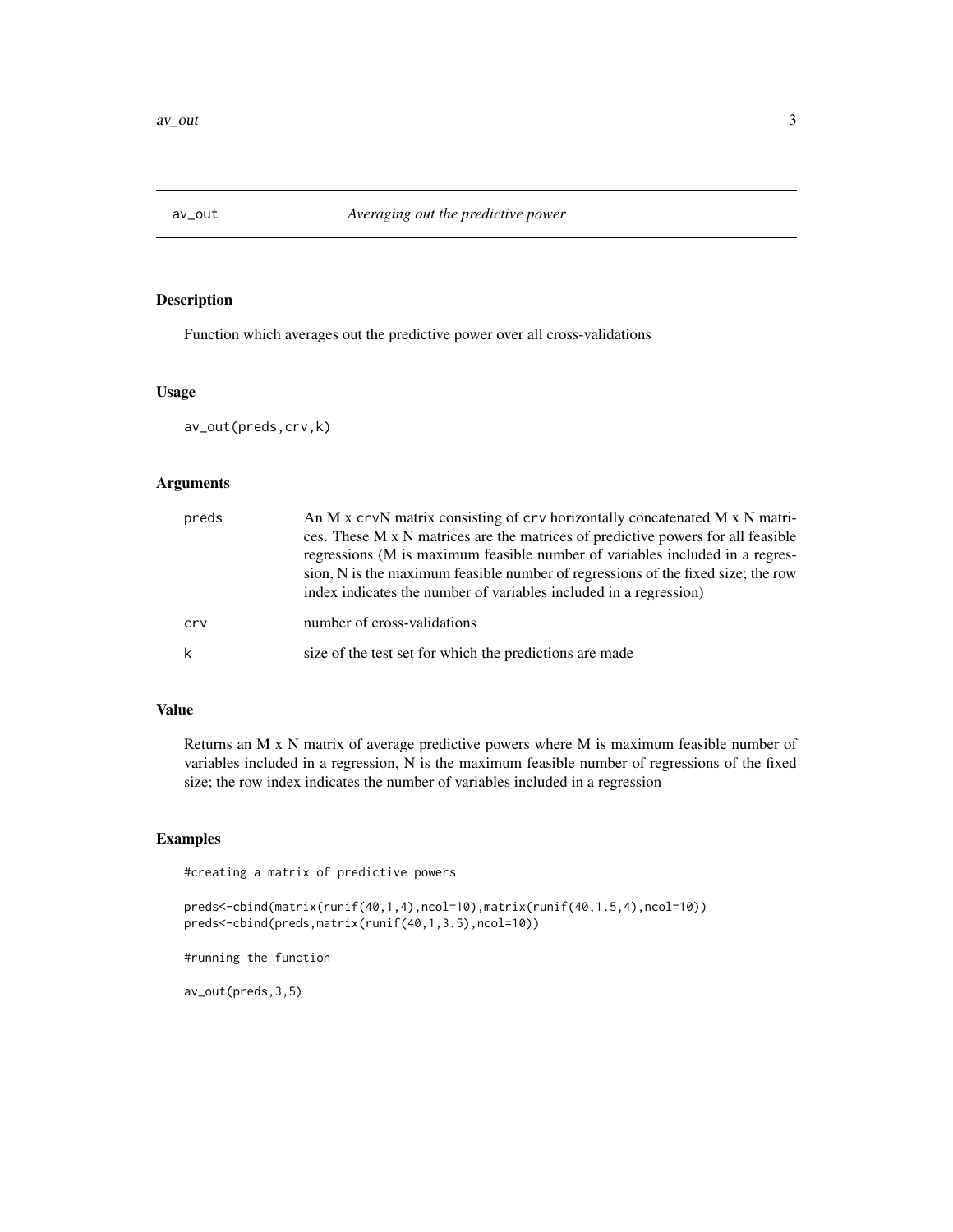<span id="page-3-0"></span>

Function for combining outputs in a list

## Usage

comb(...)

## Arguments

... an argument of mapply used by this function

## See Also

Function [mapply](#page-0-0)

#### Examples

#array of numbers to be separated in a list  $a < -1:4$ #running the function comb(a)

<span id="page-3-1"></span>compute\_max\_length *Maximum number of the regressions*

## Description

Function which computes the maximum number of regressions with fixed number of variables based on the rule of thumb

#### Usage

compute\_max\_length(vari\_col,k,c,we,minx,maxx,st)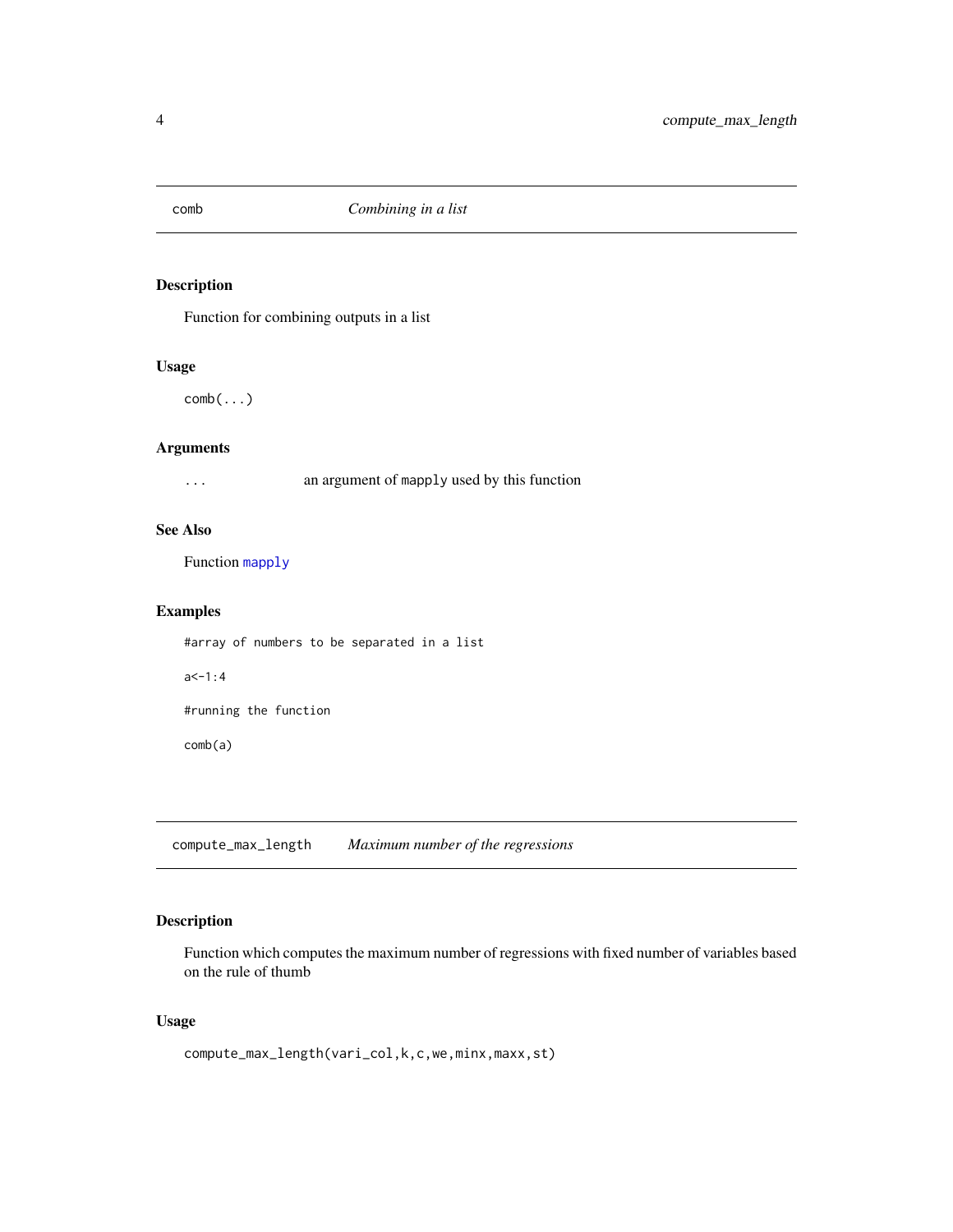#### <span id="page-4-0"></span>**Arguments**

| vari_col | number of predictors                                                                                                                                                                               |
|----------|----------------------------------------------------------------------------------------------------------------------------------------------------------------------------------------------------|
| k        | maximum weight of the predictors                                                                                                                                                                   |
| c        | array of all indices of the predictors                                                                                                                                                             |
| we       | array of weights of the predictors. Continuous or categorical numerical variable<br>with more then 5 categories has weight 1, otherwise it has weight $n-1$ where n<br>is the number of categories |
| minx     | minimum number of predictors, 1 by default                                                                                                                                                         |
| maxx     | maximum number of predictors, total number of variables by default                                                                                                                                 |
| st       | a subset of predictors to be always included into a predictive model                                                                                                                               |

## Value

Integer correponding to maximum number of regressions of the same size

#### References

Peduzzi P, Concato J, Kemper E, Holford TR, Feinstein AR (1996). "A simulation study of the number of events per variable in logistic regression analysis." *Journal of Clinical Epidemiology*, 49(12), 1373–1379. ISSN 0895-4356, doi: [10.1016/S08954356\(96\)002363,](https://doi.org/10.1016/S0895-4356(96)00236-3) [https://doi.org/](https://doi.org/10.1016/S0895-4356(96)00236-3) [10.1016/S0895-4356\(96\)00236-3](https://doi.org/10.1016/S0895-4356(96)00236-3).

Rhemtulla M, Brosseau-Liard PÉ, Savalei V (2012). "When can categorical variables be treated as continuous? A comparison of robust continuous and categorical SEM estimation methods under suboptimal conditions." *Psychological Methods*, 17(3), 354–373. doi: [10.1037/a0029315.](https://doi.org/10.1037/a0029315)

#### See Also

Function uses [combn](#page-0-0)

#### Examples

compute\_max\_length(4,40,1:4,c(1,1,2,1))

<span id="page-4-1"></span>compute\_max\_weight *Maximum feasible weight of the predictors*

## Description

Function which computes maximal weight (multiplied by the corresponding EPV rule) of a regression according to the rule of thumb applied to the outcome variable. Weight of a regression equals the sum of weights of its predictors.

#### Usage

compute\_max\_weight(outi,mode)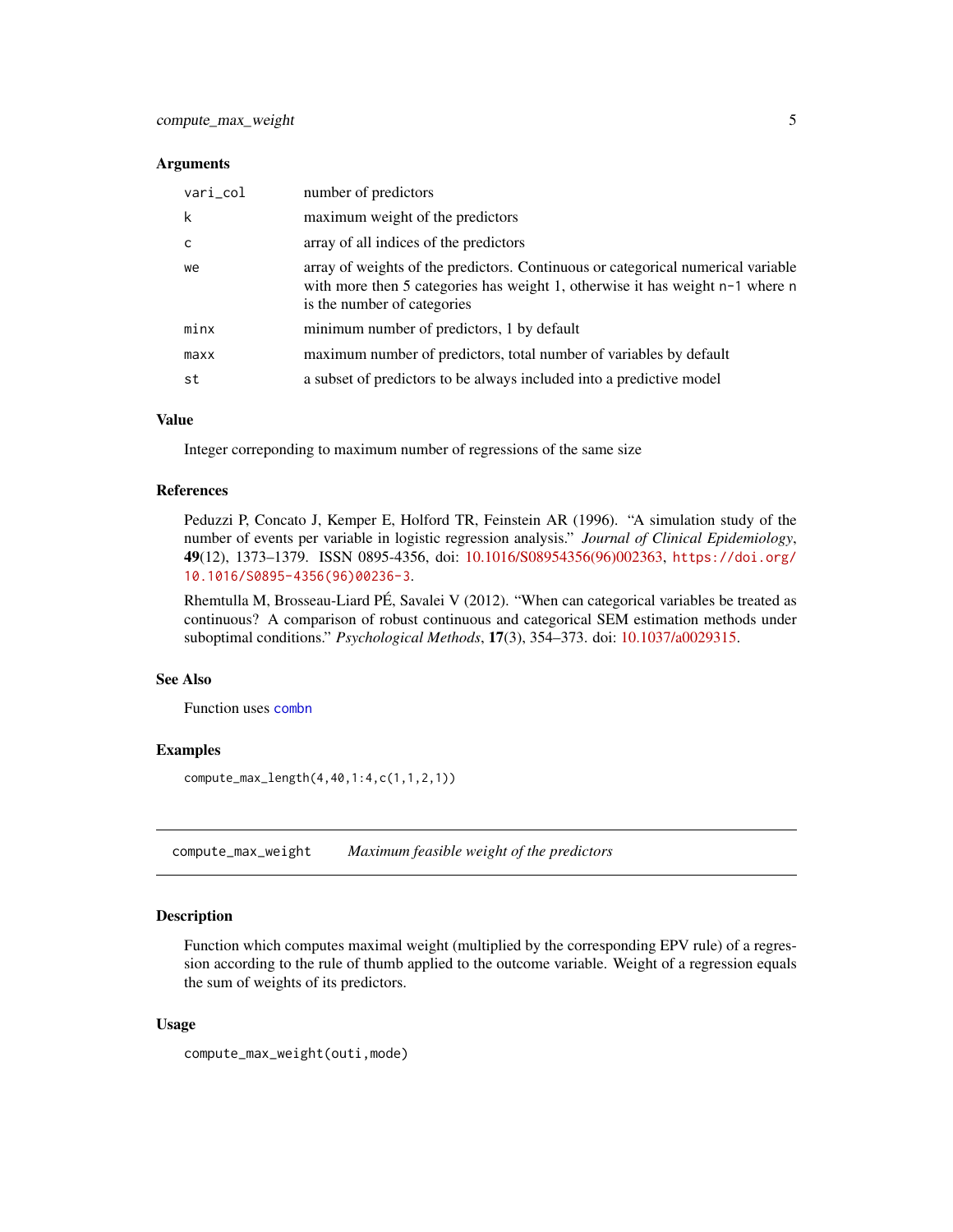#### <span id="page-5-0"></span>**Arguments**

| outi | set of outcomes                                                                   |
|------|-----------------------------------------------------------------------------------|
| mode | indicates the mode: 'linear' (linear regression), 'binary' (logistic regression), |
|      | 'multin' (multinomial regression)                                                 |

#### Details

For continuous outcomes it equals sample size divided by 10, for multinomial it equals the size of the smallest category divided by 10

#### Value

returns an integer value of maximum allowed weight multiplied by 10

#### References

Peduzzi P, Concato J, Kemper E, Holford TR, Feinstein AR (1996). "A simulation study of the number of events per variable in logistic regression analysis." *Journal of Clinical Epidemiology*, 49(12), 1373–1379. ISSN 0895-4356, doi: [10.1016/S08954356\(96\)002363,](https://doi.org/10.1016/S0895-4356(96)00236-3) [https://doi.org/](https://doi.org/10.1016/S0895-4356(96)00236-3) [10.1016/S0895-4356\(96\)00236-3](https://doi.org/10.1016/S0895-4356(96)00236-3).

#### Examples

#continuous outcomes

compute\_max\_weight(runif(100,0,1),'linear')

#binary outcomes

```
compute_max_weight(rbinom(100,1,0.4),'binary')
```
<span id="page-5-1"></span>compute\_weights *Weights of predictors*

#### Description

Function which computes the weight of each predictor according to the rules of thumb and outputs it into corresponding array

#### Usage

```
compute_weights(vari_col, vari)
```
#### Arguments

| vari col | number of predictors |
|----------|----------------------|
| vari     | set of predictors    |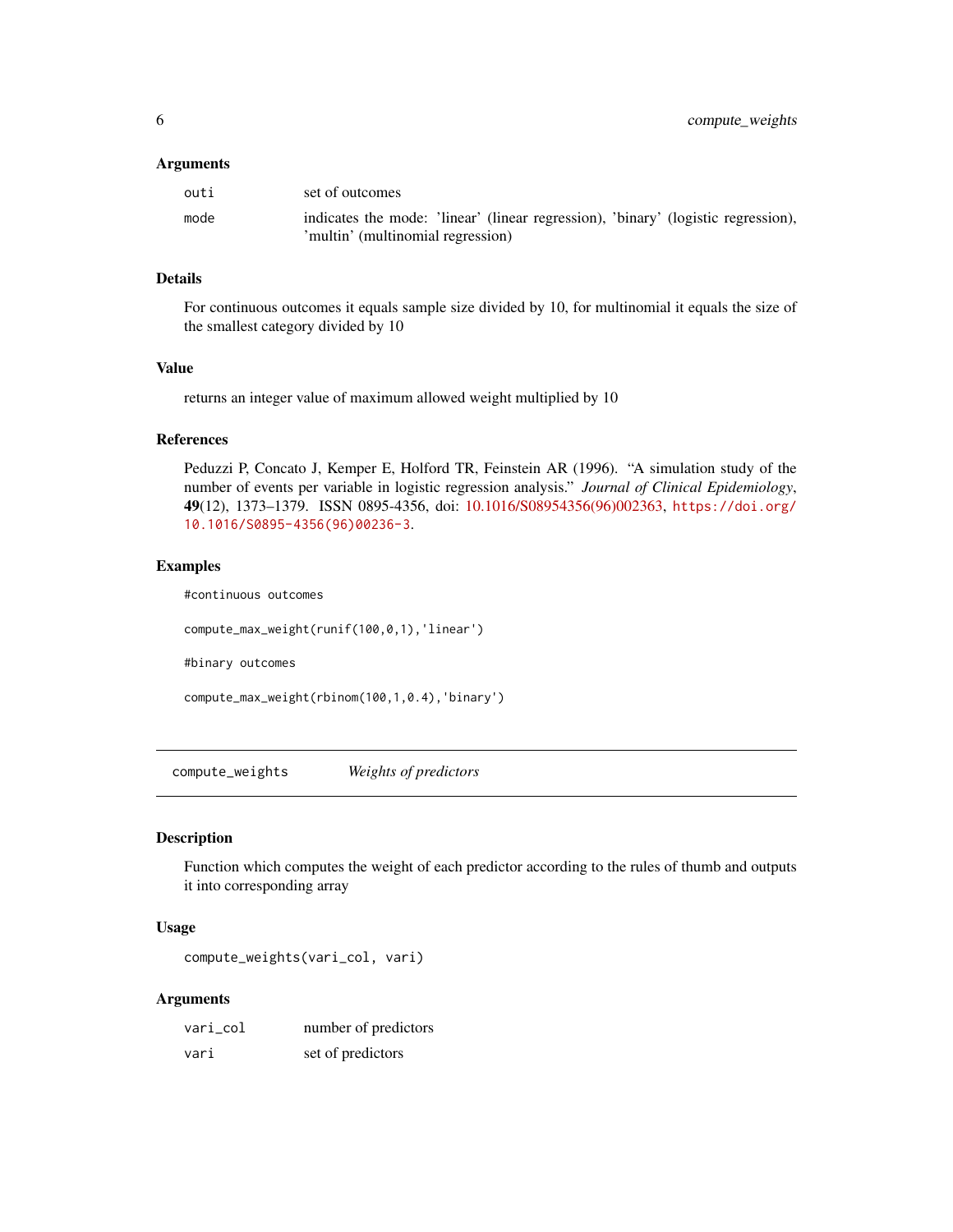#### Details

Continuous or categorical numerical variable with more then 5 categories has weight 1, otherwise it has weight n-1 where n is the number of categories

## Value

Returns an array of weights of the size vari\_col

#### References

Peduzzi P, Concato J, Kemper E, Holford TR, Feinstein AR (1996). "A simulation study of the number of events per variable in logistic regression analysis." *Journal of Clinical Epidemiology*, 49(12), 1373–1379. ISSN 0895-4356, doi: [10.1016/S08954356\(96\)002363,](https://doi.org/10.1016/S0895-4356(96)00236-3) [https://doi.org/](https://doi.org/10.1016/S0895-4356(96)00236-3) [10.1016/S0895-4356\(96\)00236-3](https://doi.org/10.1016/S0895-4356(96)00236-3).

Rhemtulla M, Brosseau-Liard PÉ, Savalei V (2012). "When can categorical variables be treated as continuous? A comparison of robust continuous and categorical SEM estimation methods under suboptimal conditions." *Psychological Methods*, 17(3), 354–373. doi: [10.1037/a0029315.](https://doi.org/10.1037/a0029315)

#### Examples

#creating data-set with for variables

a<-matrix(NA,nrow=100,ncol=4)

#binary variable

a[,1]=rbinom(100,1,0.3)

#continuous variable

a[,2]=runif(100,0,1)

#categorical numeric with les than 5 categories

a[,3]=t(rmultinom(100,1,c(0.2,0.3,0.5)))%\*%c(1,2,3)

#categorical numeric with 5 categories

a[,4]=t(rmultinom(100,1,c(0.2,0.3,0.3,0.1,0.1)))%\*%c(1,2,3,4,5)

#running the function

compute\_weights(4,a)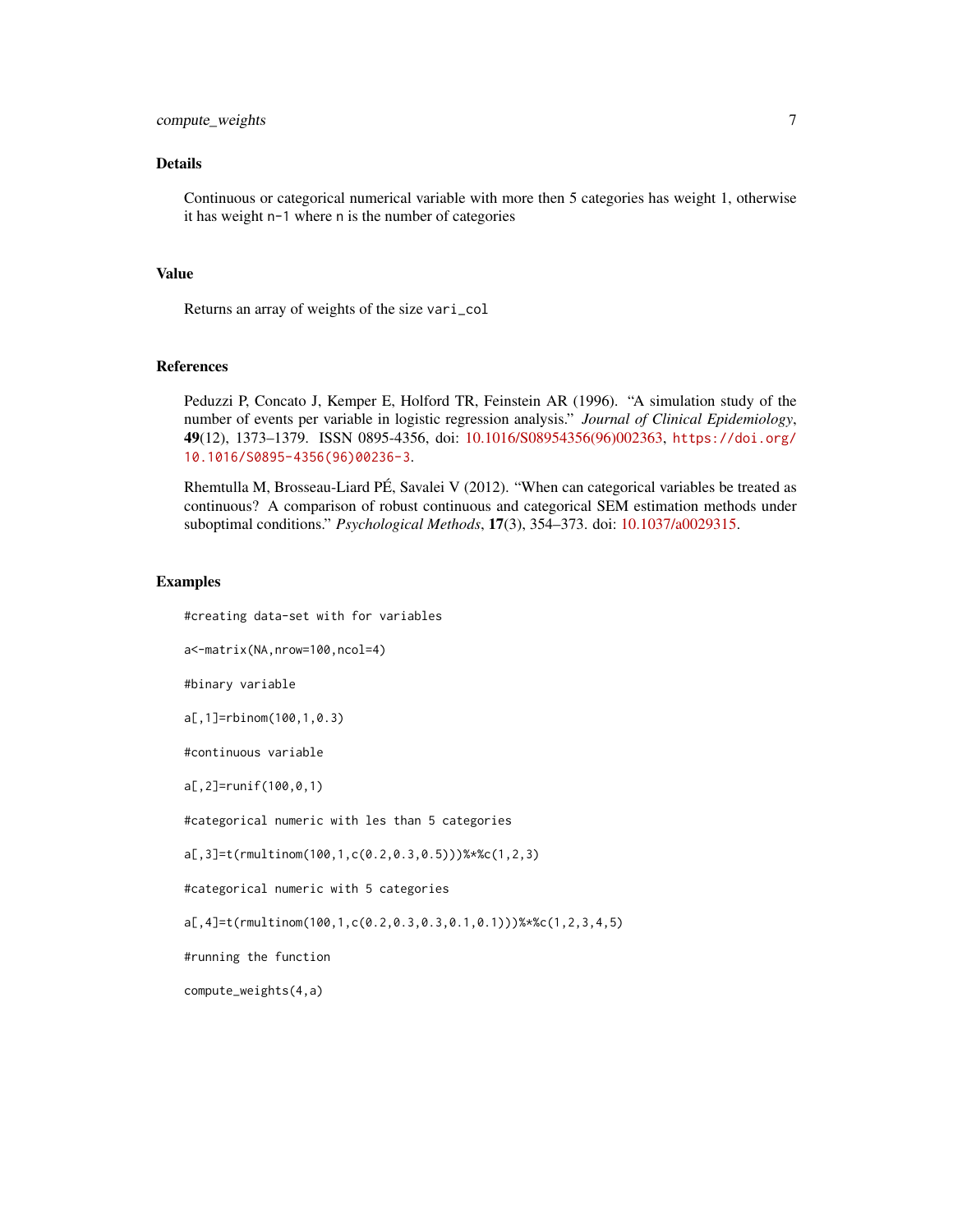<span id="page-7-1"></span><span id="page-7-0"></span>

Function running a single cross-validation by partitioning the data into training and test set

## Usage

cross\_val( vari, outi, c, rule, part, l, we, vari\_col, preds, mode, cmode, predm, cutoff, objfun,  $minx = 1$ ,  $max x = NULL,$  $nr = NULL,$  $maxw = NULL,$  $st = NULL,$  $corr = 1$ )

## Arguments

| vari     | set of predictors                                                                                       |
|----------|---------------------------------------------------------------------------------------------------------|
| outi     | array of outcomes                                                                                       |
| C        | set of all indices of the predictors                                                                    |
| rule     | an Events per Variable (EPV) rule, defaults to 10                                                       |
| part     | indicates partition of the original data-set into training and test set in a proportion<br>$(part-1):1$ |
|          | number of observations                                                                                  |
| we       | weights of the predictors                                                                               |
| vari_col | overall number of predictors                                                                            |
| preds    | array to write predictions into, initally empty                                                         |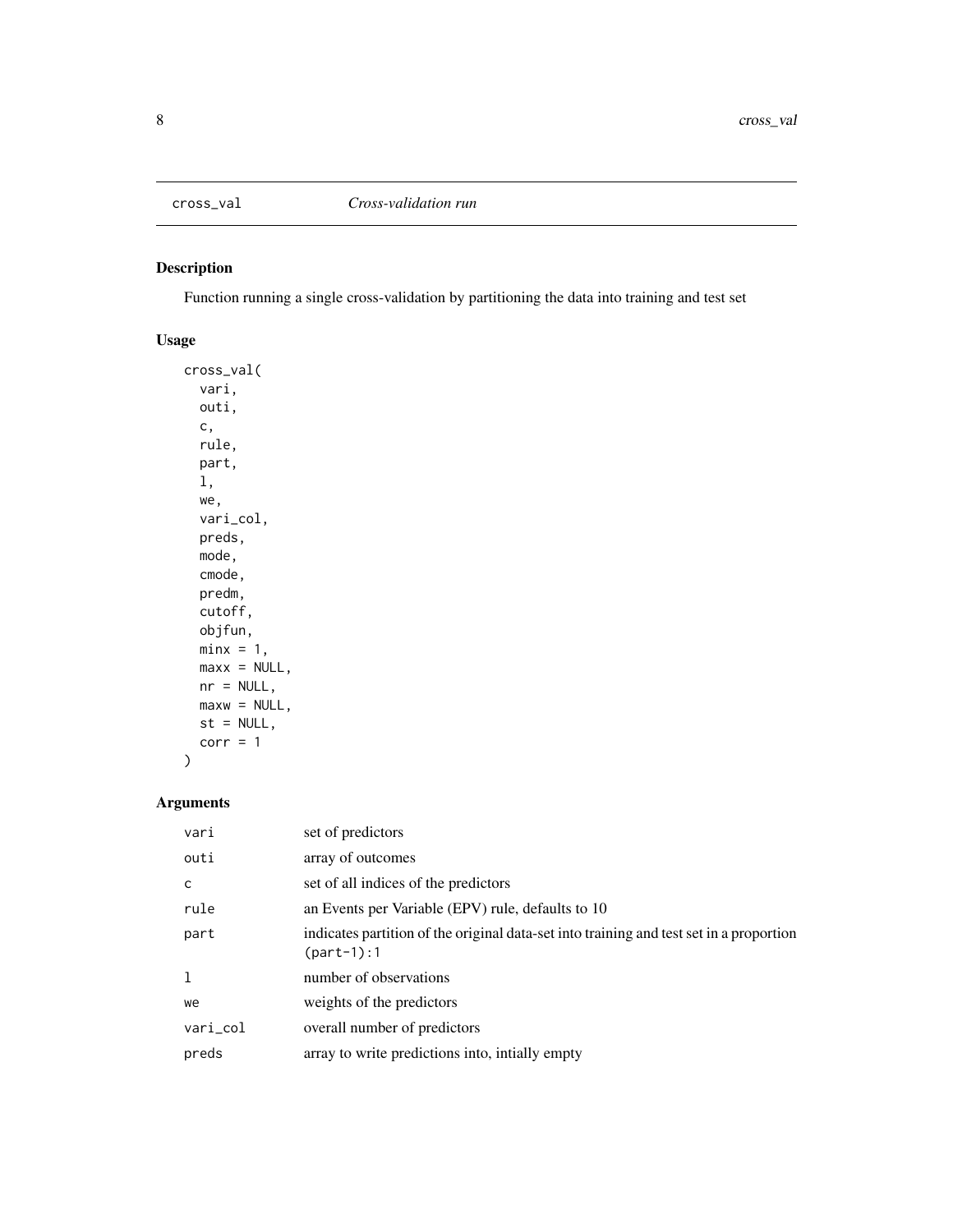| mode   | 'binary' (logistic regression), 'multin' (multinomial regression)                                                                                                                                                                                           |
|--------|-------------------------------------------------------------------------------------------------------------------------------------------------------------------------------------------------------------------------------------------------------------|
| cmode  | 'det' or ''; 'det' always predicts the more likely outcome as determined<br>by the odds ratio; '' predicts certain outcome with probability corresponding<br>to its odds ratio (more conservative). Option available for multinomial/logistic<br>regression |
| predm  | 'exact' or ''; for logistic and multinomial regression; 'exact' computes how<br>many times the exact outcome category was predicted, '' computes how many<br>times either the exact outcome category or its nearest neighbour was predicted                 |
| cutoff | cut-off value for logistic regression                                                                                                                                                                                                                       |
| objfun | 'roc' for maximising the predictive power with respect to AUC, 'acc' for<br>maximising predictive power with respect to accuracy.                                                                                                                           |
| minx   | minimum number of predictors to be included in a regression, defaults to 1                                                                                                                                                                                  |
| maxx   | maximum number of predictors to be included in a regression, defaults to max-<br>imum feasible number according to one in ten rule                                                                                                                          |
| nr     | a subset of the data-set, such that $1/part$ of it lies in the test set and $1-1/part$<br>is in the training set, defaults to empty set                                                                                                                     |
| maxw   | maximum weight of predictors to be included in a regression, defaults to maxi-<br>mum weight according to one in ten rule                                                                                                                                   |
| st     | a subset of predictors to be always included into a predictive model, defaults to<br>empty set                                                                                                                                                              |
| corr   | maximum correlation between a pair of predictors in a model                                                                                                                                                                                                 |

## Value

| regr  | An M x N matrix of sums of the absolute errors for each element of the test<br>set for each feasible regression. M is maximum feasible number of variables<br>included in a regression, N is the maximum feasible number of regressions of<br>the fixed size; the row index indicates the number of variables included in a<br>regression. Therefore each row corresponds to results obtained from running<br>regressions with the same number of variables and columns correspond to dif-<br>ferent subsets of predictors used.                              |
|-------|---------------------------------------------------------------------------------------------------------------------------------------------------------------------------------------------------------------------------------------------------------------------------------------------------------------------------------------------------------------------------------------------------------------------------------------------------------------------------------------------------------------------------------------------------------------|
| regrr | An M x N matrix of sums of the relative errors for each element of the test set<br>(only for mode = 'linear') for each feasible regression. M is maximum fea-<br>sible number of variables included in a regression, N is the maximum feasible<br>number of regressions of the fixed size; the row index indicates the number of<br>variables included in a regression. Therefore each row corresponds to results ob-<br>tained from running regressions with the same number of variables and columns<br>correspond to different subsets of predictors used. |
| nvar  | Maximum feasible number of variables in the regression                                                                                                                                                                                                                                                                                                                                                                                                                                                                                                        |
| emp   | An accuracy of always predicting the more likely outcome as suggested by the<br>training set (only for mode = 'binary' and objfun = 'acc')                                                                                                                                                                                                                                                                                                                                                                                                                    |

In regr and regrr NA values are possible since for some numbers of variables there are fewer feasible regressions than for the others.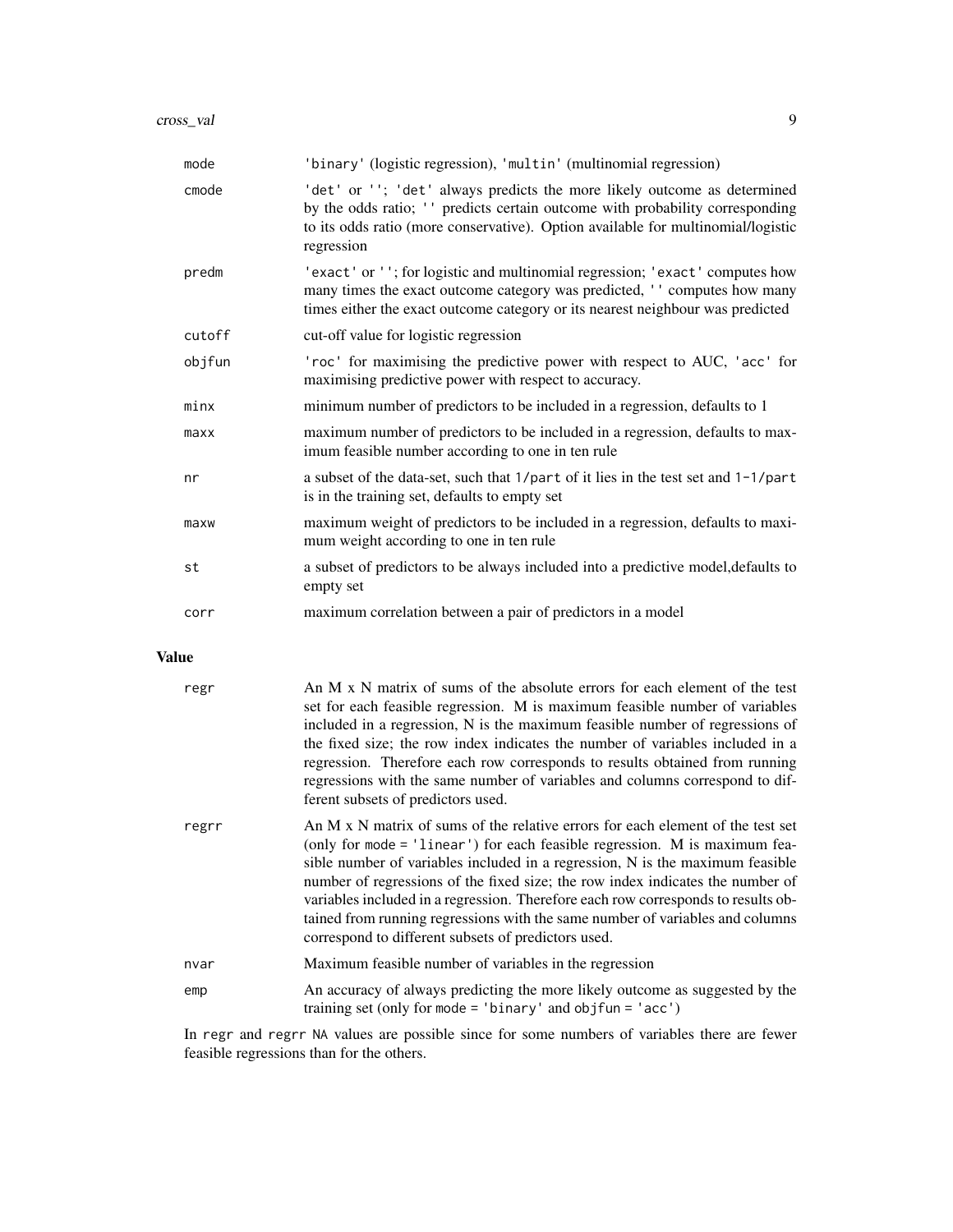## <span id="page-9-0"></span>See Also

Uses [compute\\_max\\_weight](#page-4-1), [sum\\_weights\\_sub](#page-22-1), [make\\_numeric\\_sets](#page-16-1), [get\\_predictions\\_lin](#page-13-1), [get\\_predictions](#page-12-1), [get\\_probabilities](#page-14-1), [AUC](#page-1-1), [combn](#page-0-0)

## Examples

#creating variables

vari<-matrix(c(1:100,seq(1,300,3)),ncol=2)

#creating outcomes

out<-rbinom(100,1,0.3)

#creating array for predictions

preds<-array(NA,c(2,2))

#running the function

cross\_val(vari,out,1:2,10,10,100,c(1,1),2,preds,'binary','det','exact',0.5,'acc',nr=c(1,4))

cub *Three-way interactions and squares*

#### Description

Function transforms a set of predictors into a set of predictors, their squares, pairwise interactions, cubes and three-way interactions

#### Usage

 $cub(A, n = 1000)$ 

## Arguments

| set of predictors<br>A |                                                                                                                         |
|------------------------|-------------------------------------------------------------------------------------------------------------------------|
| n,                     | first n predictors, whose interactions with the rest should be taken into account,<br>defaults to all of the predictors |

#### Value

Returns the predictors including their squares, pairwise interactions, cubes and three-way interactions

```
cub(cbind(1:100,rnorm(100),runif(100),rnorm(100,0,2)))
```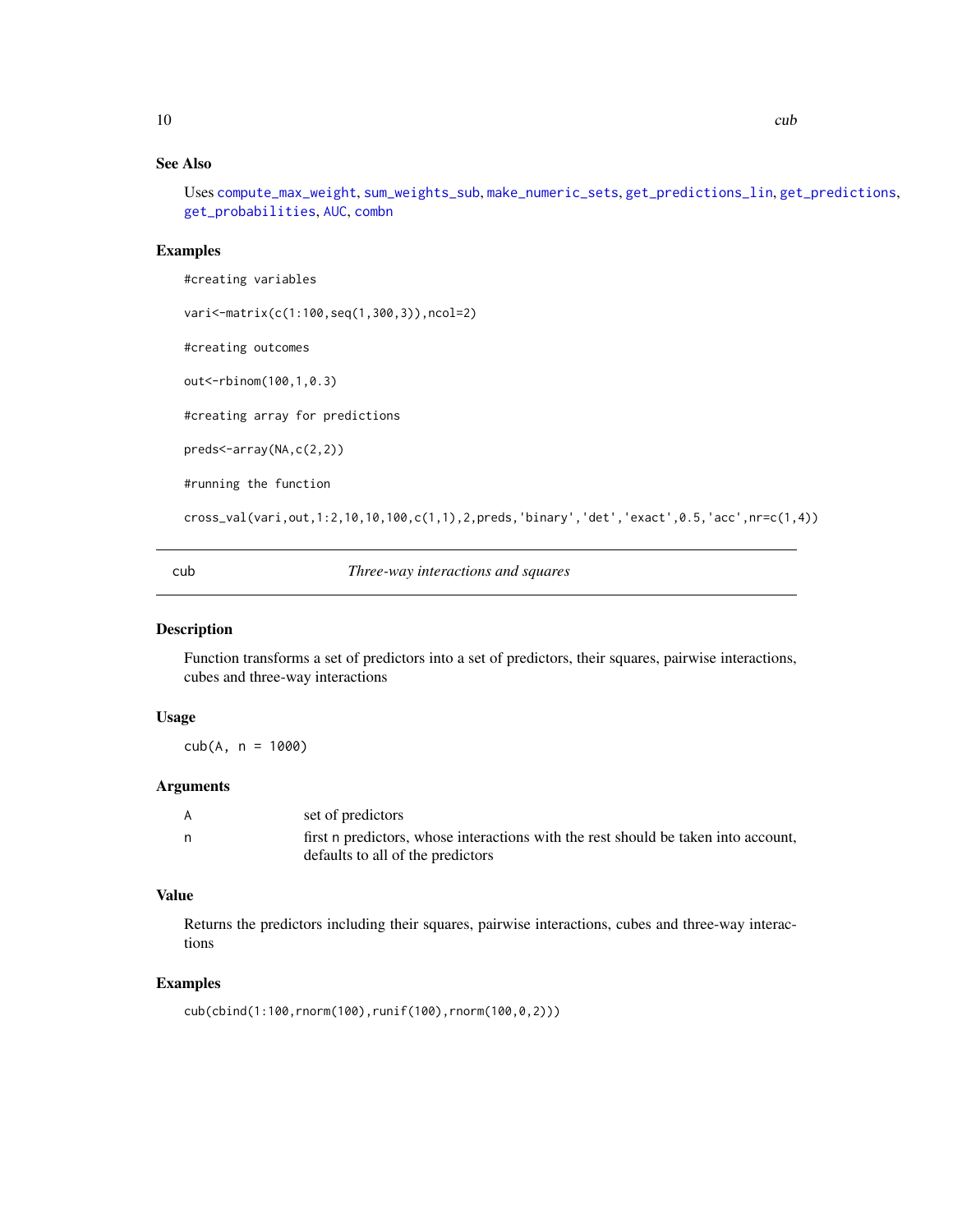<span id="page-10-0"></span>

Function transforms an index of an array of two- or three-way interactions into two or three indices corresponding to the interacting variables

#### Usage

find\_int(ind,N)

## Arguments

| ind | index to transform              |
|-----|---------------------------------|
| - N | number of interacting variables |

## Value

Returns two or three indices corredsponding to a combination of variables written under the given index

## Examples

find\_int(28,9)

<span id="page-10-1"></span>find\_sub *Finds certain subsets of predictors*

## Description

Reorders the columns of matrix a according to the ordered elements of array s

## Usage

find\_sub(a,s,j,c,st)

#### Arguments

| a   | A j x N matrix, containing all possible subsets (N overall) of the size j of<br>predictors' indices. |
|-----|------------------------------------------------------------------------------------------------------|
| - S | array of numbers of the size N                                                                       |
| j   | number of rows in a                                                                                  |
| C.  | array of all indices of the predictors                                                               |
| .st | a subset of predictors to be always included into a predictive model                                 |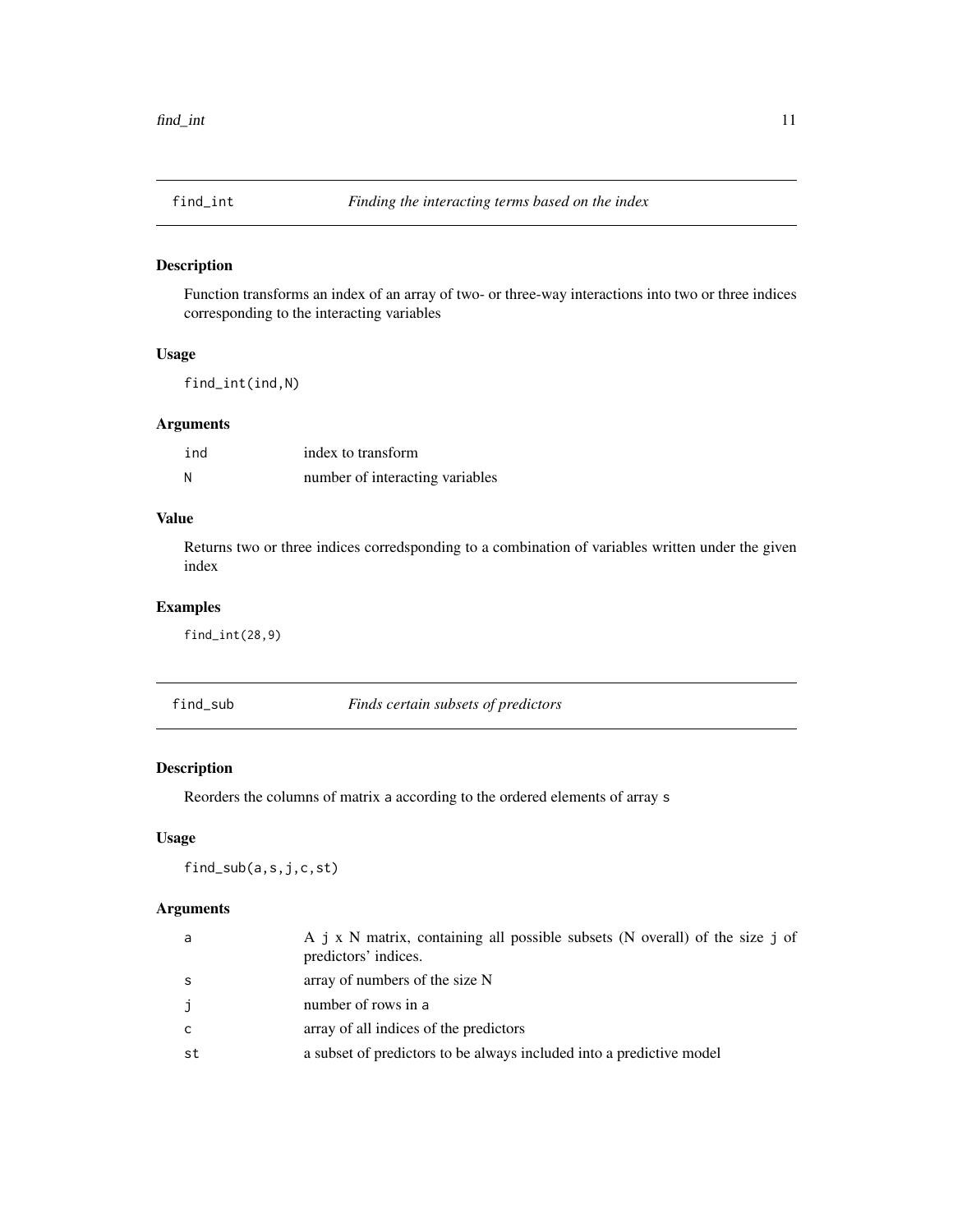## <span id="page-11-0"></span>Value

Returns a submatrix of matrix a which consits of columns determined by the input array s

## Examples

```
#all two-element subsets of 1:3
```

```
a<-combn(3,2)
s<-c(3,2,3)
```
find\_sub(a,s,2,1:3)

<span id="page-11-1"></span>get\_indices *Best regression*

## Description

Function which identifies regressions with the highest predictive power

#### Usage

```
get_indices(predsp,nvar,c,we,st,minx)
```
## Arguments

| predsp | An M x N matrix of averaged out predictive power values. M is maximum<br>feasible number of variables included in a regression, N is the maximum feasible<br>number of regressions of the fixed size; the row index indicates the number of<br>variables included in a regression. |
|--------|------------------------------------------------------------------------------------------------------------------------------------------------------------------------------------------------------------------------------------------------------------------------------------|
| nvar   | array of maximal number of variables for each cross-validation                                                                                                                                                                                                                     |
| C      | array of all indices of the prediction variables                                                                                                                                                                                                                                   |
| we     | array of all weights of the prediction variables                                                                                                                                                                                                                                   |
| st     | a subset of predictors to be always included into a predictive model                                                                                                                                                                                                               |
| minx   | minimum number of predictors, defaults to 1                                                                                                                                                                                                                                        |

#### Value

A list of arrays which contain indices of the predictors corresponfing to the best regressions

#### See Also

Uses [sum\\_weights\\_sub](#page-22-1), [find\\_sub](#page-10-1), [combn](#page-0-0)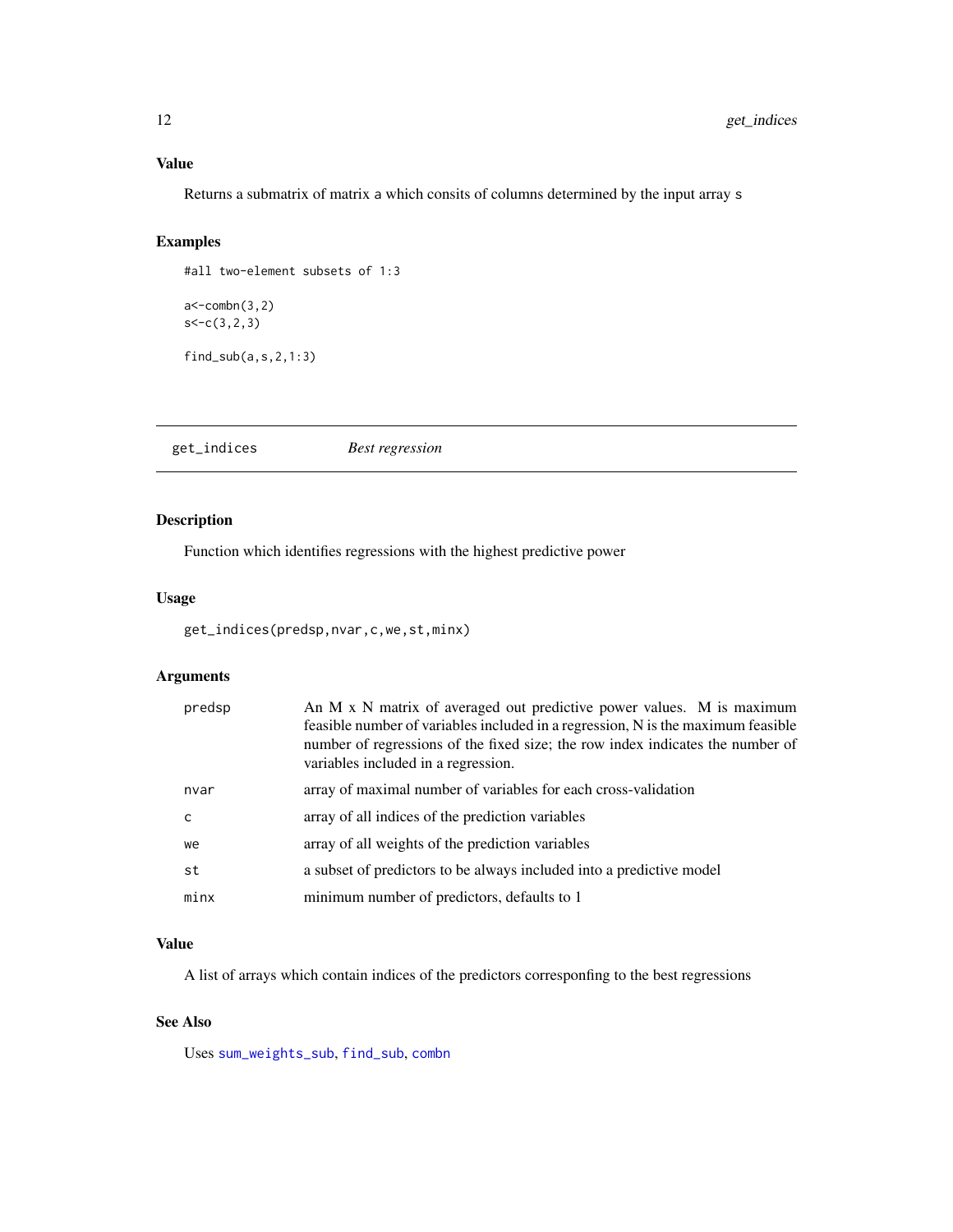## <span id="page-12-0"></span>get\_predictions 13

#### Examples

#creating a set of averaged out predictive powers

```
predsp<-matrix(NA,ncol=3,nrow=3)
predsp[1,]=runif(3,0.7,0.8)
predsp[2,]=runif(3,0.65,0.85)
predsp[3,1]=runif(1,0.4,0.5)
#running the function
```
get\_indices(predsp,c(3,3,3),1:3,c(1,1,1))

<span id="page-12-1"></span>get\_predictions *Predictions for multinomial regression*

## Description

Function which makes a prediction for multinomial/logistic regression based on the given cut-off value and probabilities.

#### Usage

get\_predictions(p,k,cutoff,cmode,mode)

## Arguments

| p      | probabilities of the outcomes for the test set given either by an array (logistic<br>regression) or by a matrix (multinomial regression)                                                                                                                    |
|--------|-------------------------------------------------------------------------------------------------------------------------------------------------------------------------------------------------------------------------------------------------------------|
| k      | size of the test set                                                                                                                                                                                                                                        |
| cutoff | cut-off value of the probability                                                                                                                                                                                                                            |
| cmode  | 'det' or ''; 'det' always predicts the more likely outcome as determined<br>by the odds ratio; '' predicts certain outcome with probability corresponding<br>to its odds ratio (more conservative). Option available for multinomial/logistic<br>regression |
| mode   | 'binary' (logistic regression), 'multin' (multinomial regression)                                                                                                                                                                                           |

#### Value

Outputs the array of the predictions of the size of p.

#### See Also

Uses [rbinom](#page-0-0), [rmultinom](#page-0-0)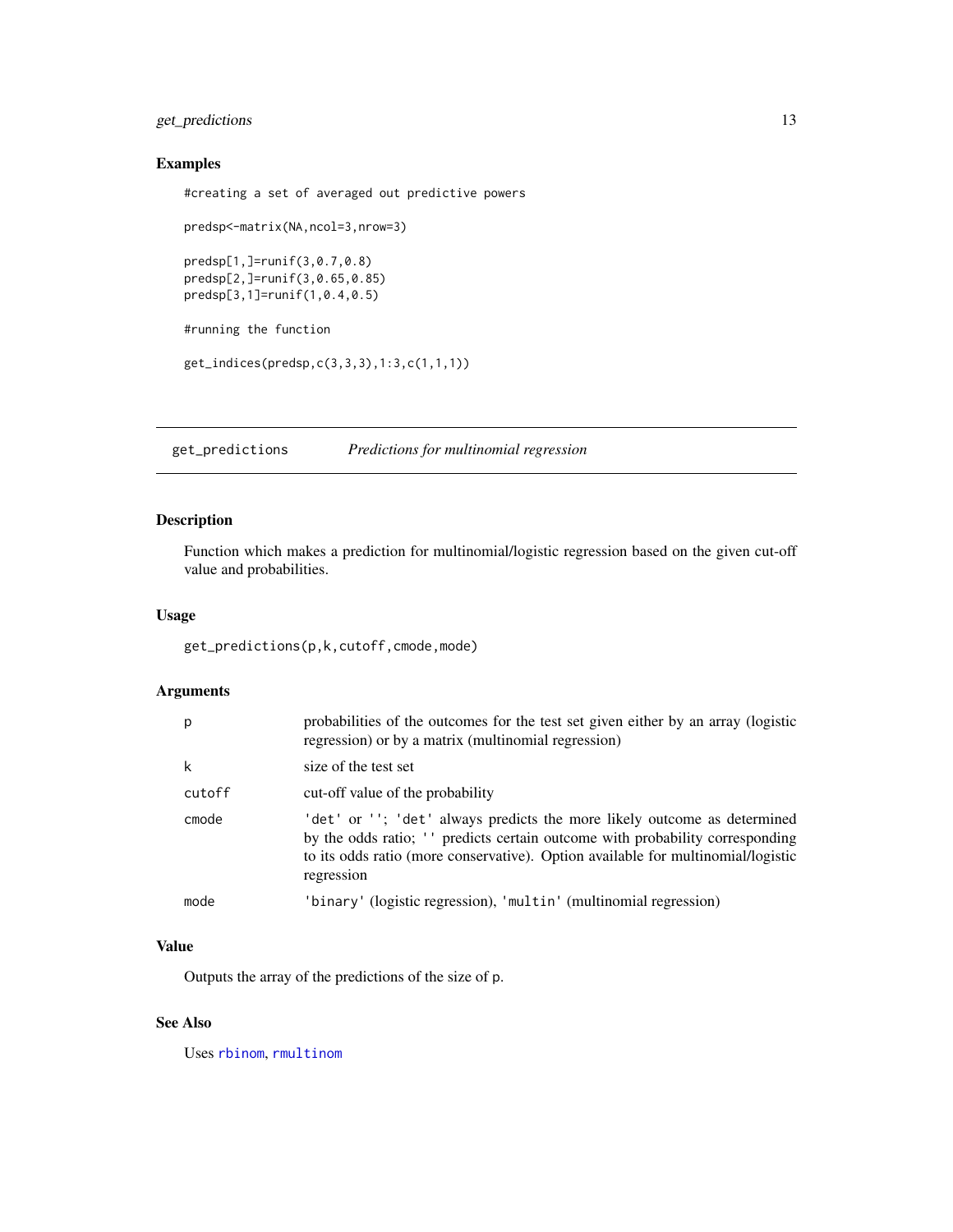#### Examples

```
#binary mode
get_predictions(runif(20,0.4,0.6),20,0.5,'det','binary')
#creating a data-set for multinomial mode
p1<-runif(20,0.4,0.6)
p2<-runif(20,0.1,0.2)
p3<-1-p1-p2
#running the function
get_predictions(matrix(c(p1,p2,p3),ncol=3),20,0.5,'det','multin')
```
<span id="page-13-1"></span>get\_predictions\_lin *Predictions for linear regression*

## Description

Function which runs a linear regression on a training set, computes predictions for the test set

#### Usage

```
get_predictions_lin(trset,testset,outc,k)
```
## Arguments

| trset   | values of predictors on the training set |
|---------|------------------------------------------|
| testset | values of predictors on the test set     |
| outc    | values of predictors on the training set |
| k       | length of the test set                   |

#### Value

An array of continous variables of the length equal to the size of a testset

#### See Also

Function uses function [lsfit](#page-0-0) and [coef](#page-0-0)

```
trset<-matrix(c(rnorm(90,2,4),runif(90,0,0.5),rbinom(90,1,0.5)),ncol=3)
testset<-matrix(c(rnorm(10,2,4),runif(10,0,0.5),rbinom(10,1,0.5)),ncol=3)
get_predictions_lin(trset,testset,runif(90,0,1),10)
```
<span id="page-13-0"></span>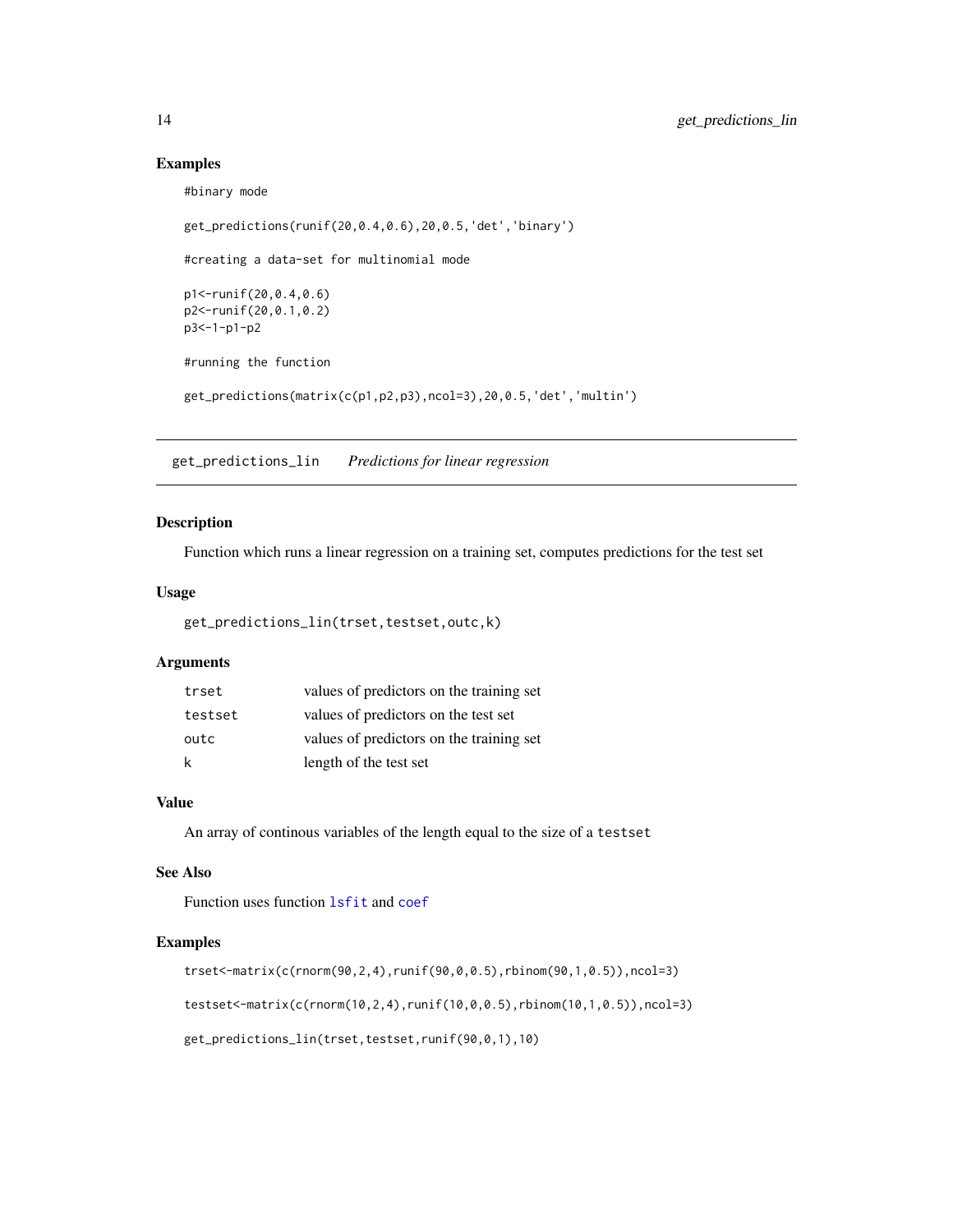<span id="page-14-1"></span><span id="page-14-0"></span>get\_probabilities *Probabilities for multinomial regression*

#### Description

Function which computes probabilities of outcomes on the test set by applying regression parameters inferred by a run on the training set. Works for logistic or multinomial regression

#### Usage

```
get_probabilities(trset,testset,outc,mode)
```
#### Arguments

| trset   | values of predictors on the training set                            |
|---------|---------------------------------------------------------------------|
| testset | values of predictors on the test set                                |
| outc    | values of outcomes on the training set                              |
| mode    | 'binary' (logistic regression) or 'multin' (multinomial regression) |

#### Details

In binary mode this function computes the probabilities of the event '0'. In multinomial mode computes the probabilities of the events '0','1',...,'N-1'.

## Value

Probabilities of the outcomes. In 'binary' mode returns an array of the size of the number of observations in a testset. In 'multin' returns an M x N matrix where M is the size of the number of observations in a testset and N is the number of unique outcomes minus 1.

#### See Also

Function uses [multinom](#page-0-0) and [coef](#page-0-0)

```
trset<-matrix(c(rbinom(70,1,0.5),runif(70,0.1)),ncol=2)
```

```
testset<-matrix(c(rbinom(10,1,0.5),runif(10,0.1)),ncol=2)
```

```
get_probabilities(trset,testset,rbinom(70,1,0.6),'binary')
```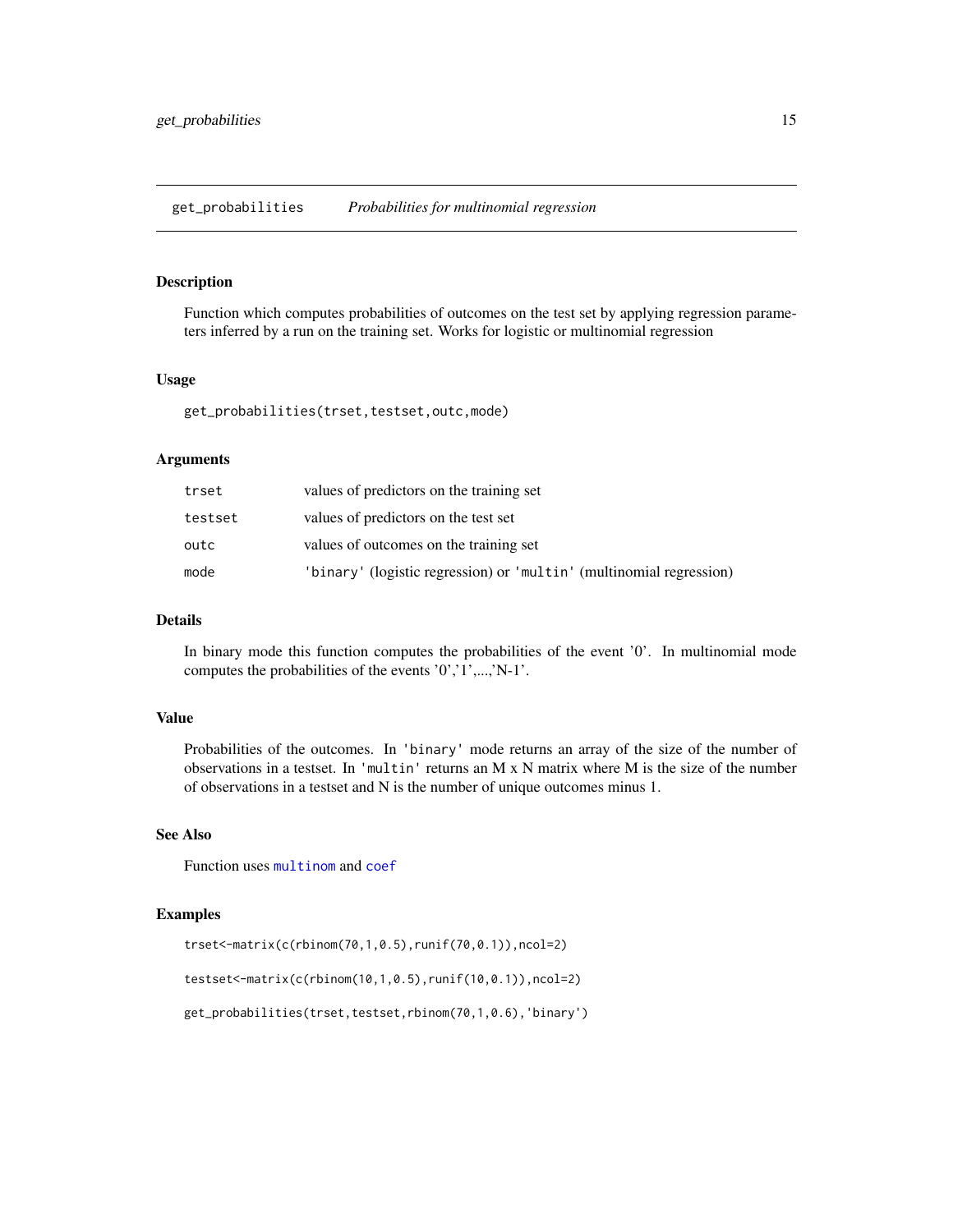<span id="page-15-1"></span><span id="page-15-0"></span>

Function which turns a single categorical (non-numeric) variable into a numeric one (or several) by introducing dummy '0'/'1' variables.

#### Usage

make\_numeric(vari, outcome, ra,mode)

#### Arguments

| vari    | array of values to be transformed                                                             |
|---------|-----------------------------------------------------------------------------------------------|
| outcome | TRUE/FALSE indicates whether the variable vari is an outcome (TRUE) or a<br>predictor (FALSE) |
| ra      | indices of the input array vari which indicate which values will be transformed               |
| mode    | 'binary' (logistic regression), 'multin' (multinomial regression)                             |

#### Details

This function is essentially a standard way to turn categorical non-numeric variables into numeric ones in order to run a regression

#### Value

Returned value is an M  $\times$  N matrix where M is the length of the input array of indices ra and N is length(vari)-1.

```
#creating a non-numeric set
a<-t(rmultinom(100,1,c(0.2,0.3,0.5)))%*%c(1,2,3)
a[a==1]='red'
a[a==2]='green'
a[a==3]='blue'
#running the function
make_numeric(a,FALSE,sample(1:100,50),"linear")
make_numeric(a,TRUE,sample(1:100,50))
```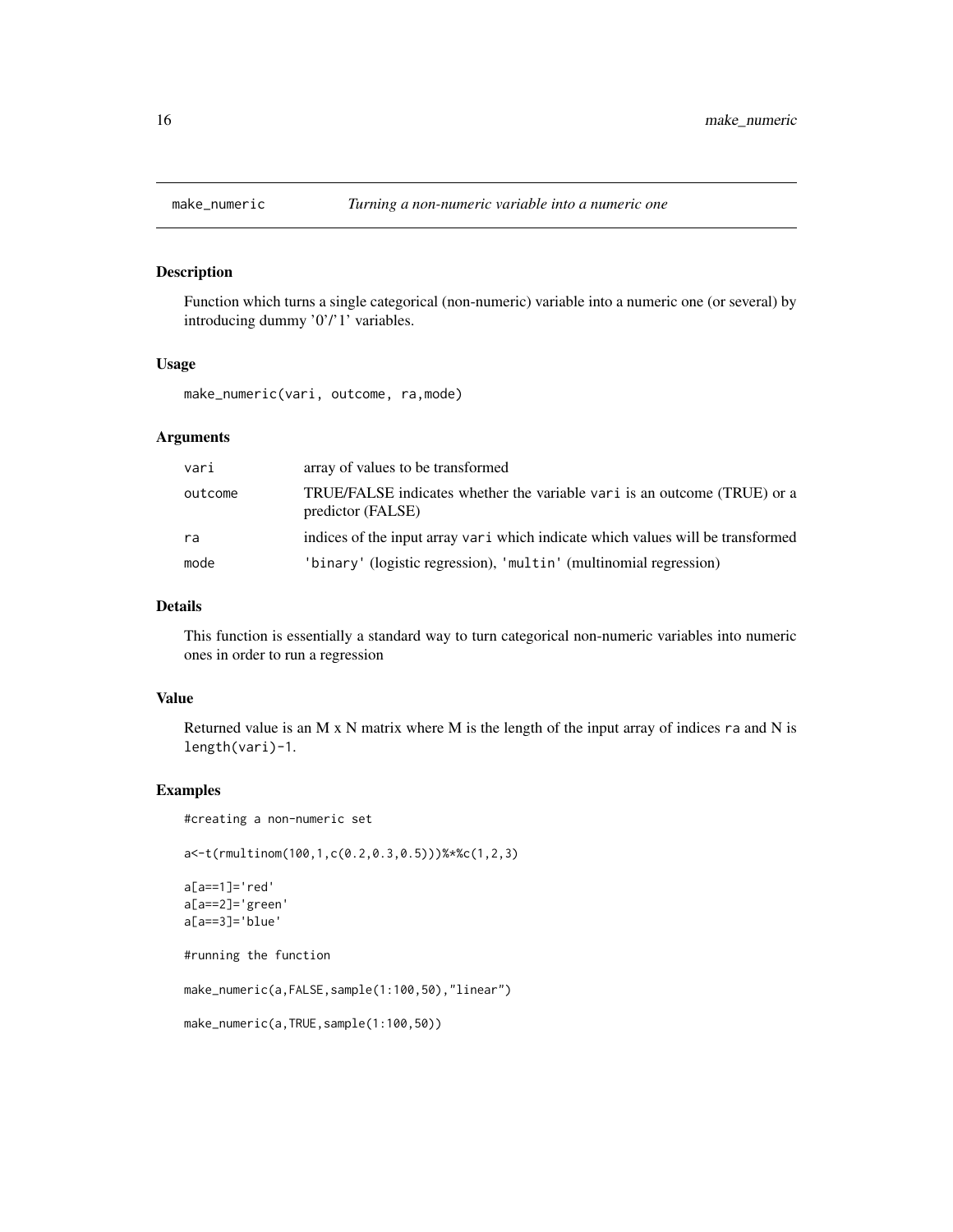<span id="page-16-1"></span><span id="page-16-0"></span>make\_numeric\_sets *Transforming the set of predictors into a numeric set*

## Description

Function which turns a set of predictors containing non-numeric variables into a fully numeric set

#### Usage

make\_numeric\_sets(a,ai,k,vari,ra,l,mode)

## Arguments

| a            | An M x N matrix, containing all possible subsets (N overall) of the size M of<br>predictors' indices; therefore each column of a defines a unique subset of the<br>predictors |
|--------------|-------------------------------------------------------------------------------------------------------------------------------------------------------------------------------|
| ai           | array of indices of the array a                                                                                                                                               |
| k            | index of the array ai                                                                                                                                                         |
| vari         | set of all predictors                                                                                                                                                         |
| ra           | array of sample indices of vari                                                                                                                                               |
| $\mathbf{1}$ | size of the sample                                                                                                                                                            |
| mode         | 'binary' (logistic regression), 'multin' (multinomial regression)                                                                                                             |

## Details

Function transforms the whole set of predictors into a numeric set by consecutively calling function make\_numeric for each predictor

#### Value

Returns a list containing two objects: tr and test

| t.r  | training set transformed into a numeric one |
|------|---------------------------------------------|
| test | test set transformed into a numeric one     |

## See Also

[make\\_numeric](#page-15-1)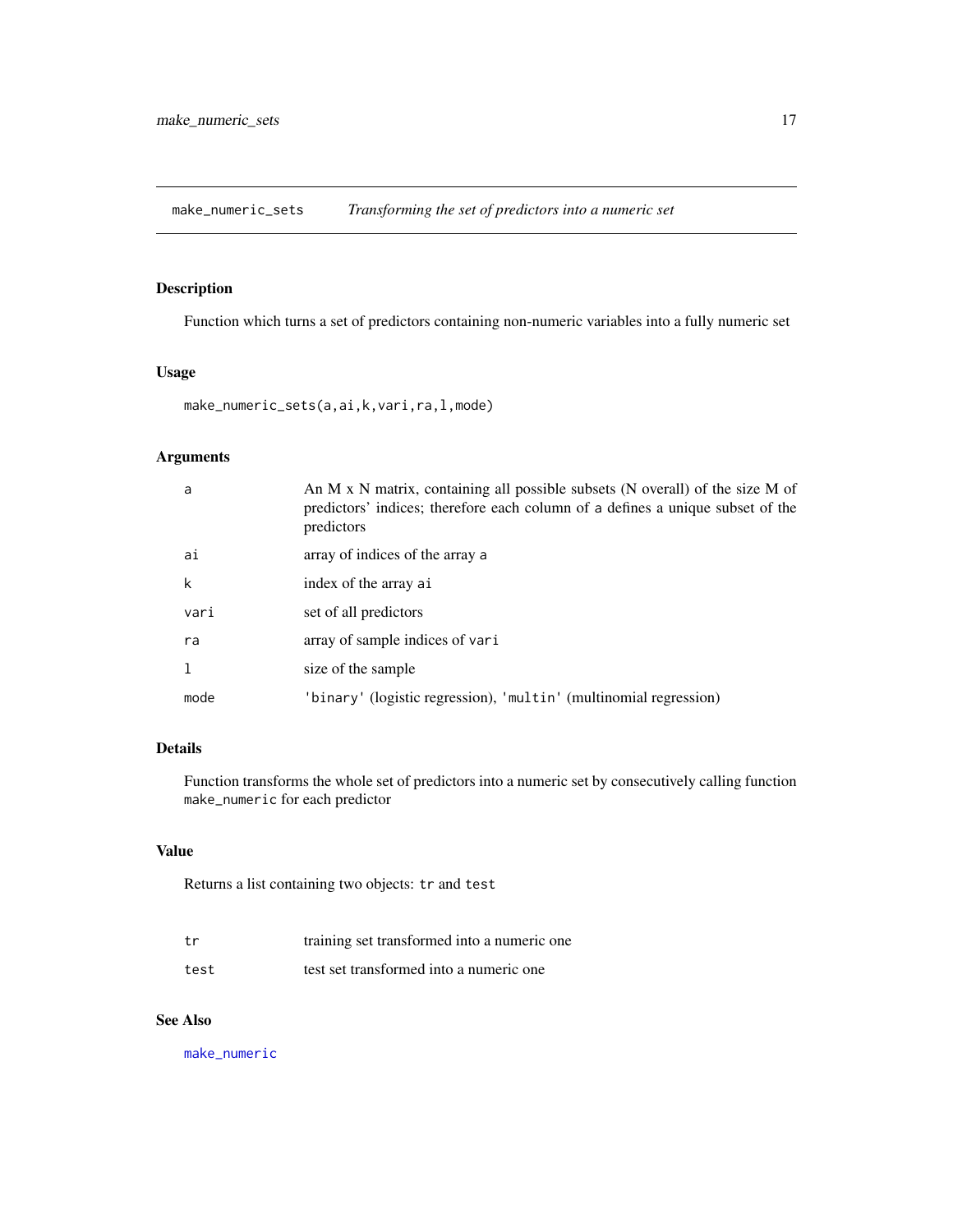#### Examples

```
#creating a categorical numeric variable
a<-t(rmultinom(100,1,c(0.2,0.3,0.5)))%*%c(1,2,3)
#creating an analogous non-numeric variable
c<-array(NA,100)
c[a==1]='red'
c[a==2]='green'
c[a==3]='blue'
#creating a data-set
b<-data.frame(matrix(c(a,rbinom(100,1,0.3),runif(100,0,1)),ncol=3))
#making the first column of the data-set non-numeric
b[,1]=data.frame(c)
#running the function
make_numeric_sets(combn(3,2),1:3,1,b,sample(1:100,60),100,"binary")
```
quadr *Pairwise interactions and squares*

#### Description

Function transforms a set of predictors into a set of predictors, their squares and pairwise interactions

## Usage

quadr $(A, n = 1000)$ 

#### Arguments

| A | set of predictors                                                                  |
|---|------------------------------------------------------------------------------------|
|   | first n predictors, whose interactions with the rest should be taken into account, |
|   | defaults to all of the predictors                                                  |

## Value

Returns the predictors including their squares and pairwise interactions

#### Examples

quadr(cbind(1:100,rnorm(100),runif(100),rnorm(100,0,2)))

<span id="page-17-0"></span>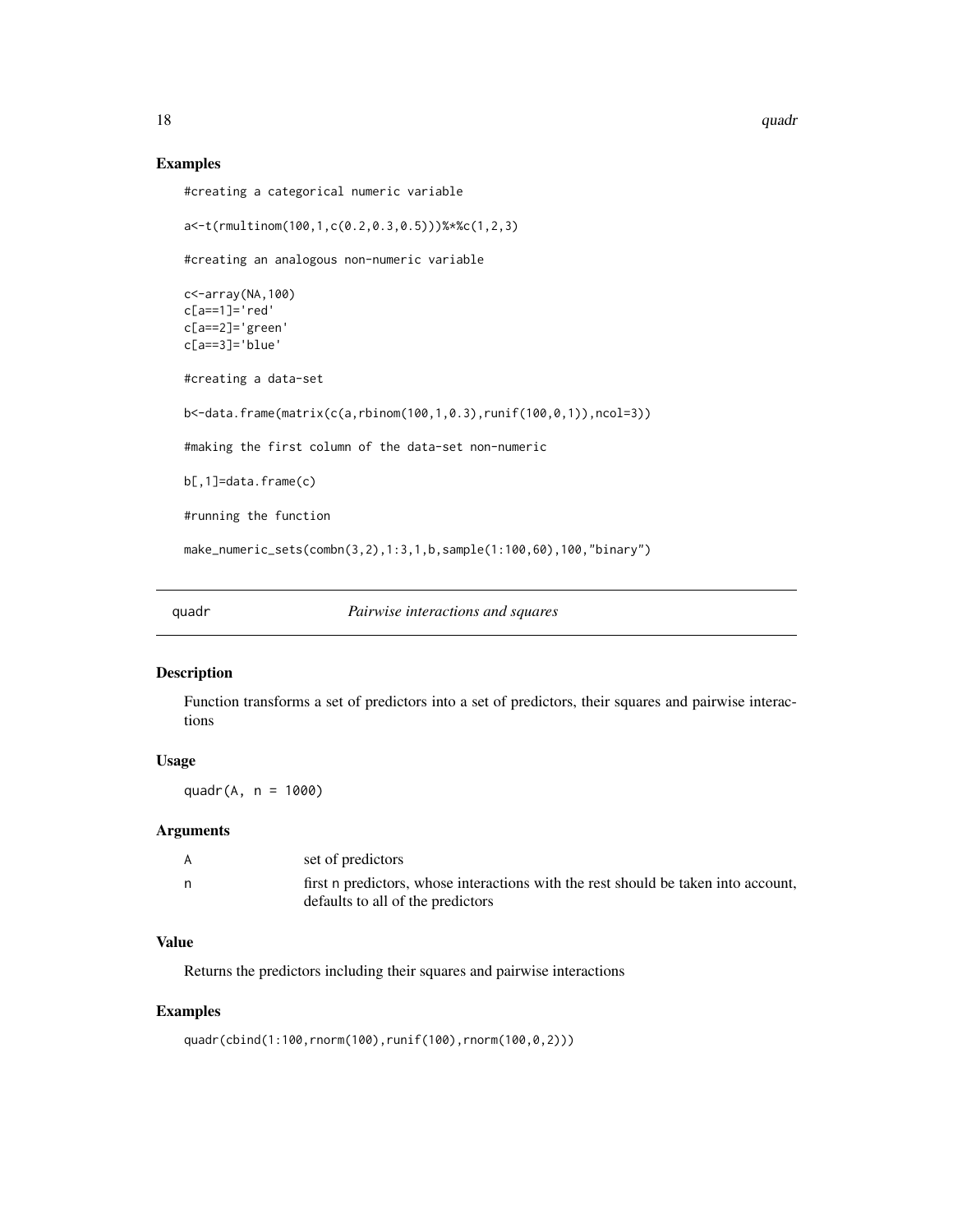<span id="page-18-1"></span><span id="page-18-0"></span>

One of the two main functions of the package. Identifies the predictors included into regressions with the highest average predictive power

## Usage

```
regr_ind(
 vari,
 outi,
 crv,
 cutoff = NULL,
 part = 10,
 mode,
 cmode = "det",
 predm = "exact",
 objfun = "acc",
 parallel = FALSE,
 cores,
 minx = 1,
 max x = NULL,nr = NULL,maxw = NULL,st = NULL,rule = 10,
 corr = 1
```
## Arguments

)

| vari   | set of predictors                                                                                                                                                                                                                                          |
|--------|------------------------------------------------------------------------------------------------------------------------------------------------------------------------------------------------------------------------------------------------------------|
| outi   | array of outcomes                                                                                                                                                                                                                                          |
| crv    | number of cross-validations                                                                                                                                                                                                                                |
| cutoff | cut-off value for mode 'binary'                                                                                                                                                                                                                            |
| part   | for each cross-validation partitions the dataset into training and test set in a pro-<br>portion (part-1): part                                                                                                                                            |
| mode   | 'binary' (logistic regression), 'multin' (multinomial regression)                                                                                                                                                                                          |
| cmode  | 'det' or ''; 'det' always predicts the more likely outcome as determined<br>by the odds ratio; " predicts certain outcome with probability corresponding<br>to its odds ratio (more conservative). Option available for multinomial/logistic<br>regression |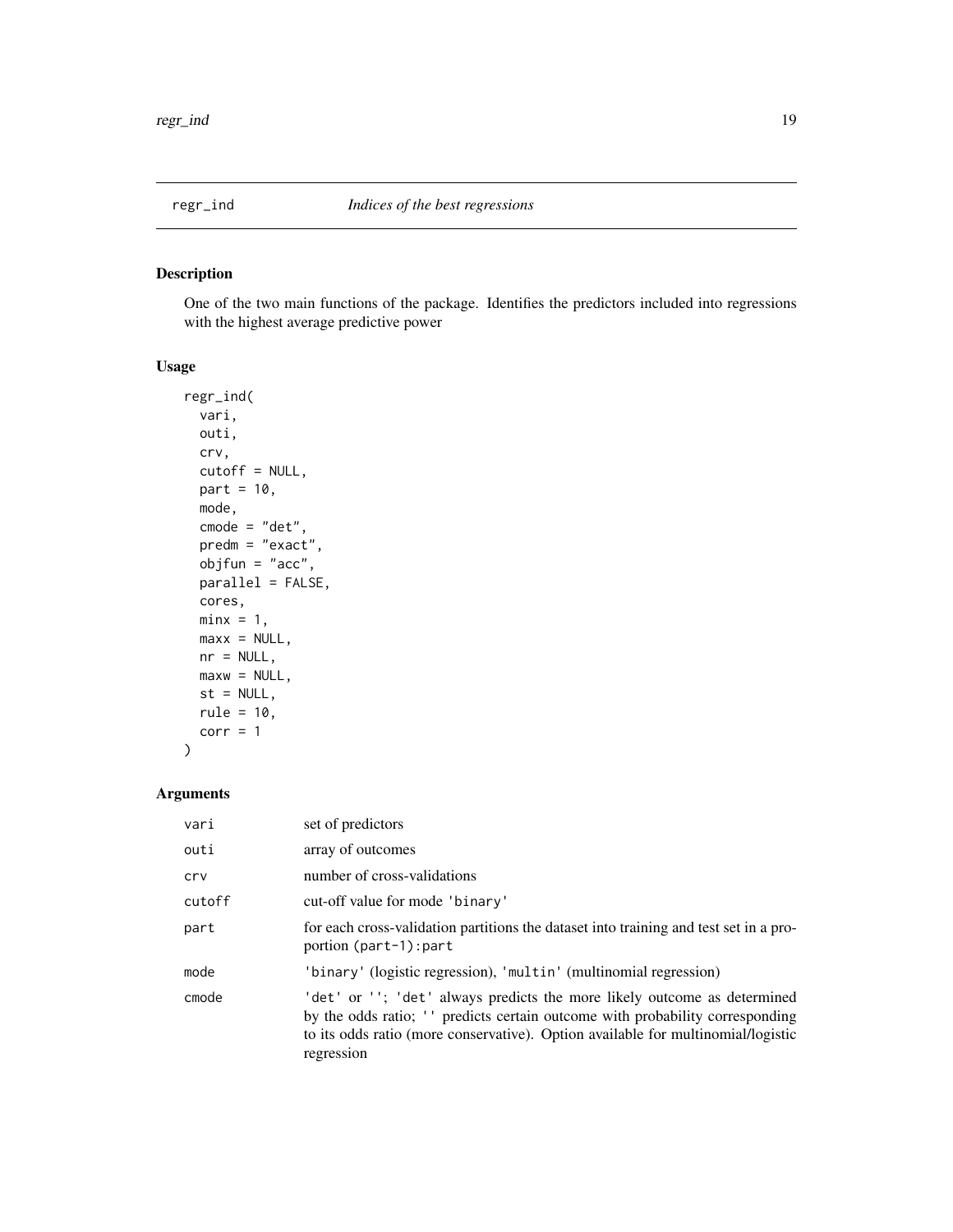<span id="page-19-0"></span>

| predm    | 'exact' or ''; for logistic and multinomial regression; 'exact' computes how<br>many times the exact outcome category was predicted, '' computes how many<br>times either the exact outcome category or its nearest neighbour was predicted   |
|----------|-----------------------------------------------------------------------------------------------------------------------------------------------------------------------------------------------------------------------------------------------|
| objfun   | 'roc' for maximising the predictive power with respect to AUC, available only<br>for mode='binary'; 'acc' for maximising predictive power with respect to<br>accuracy.                                                                        |
| parallel | TRUE if using parallel toolbox, FALSE if not. Defaults to FALSE                                                                                                                                                                               |
| cores    | number of cores to use in case of parallel=TRUE                                                                                                                                                                                               |
| minx     | minimum number of predictors to be included in a regression, defaults to 1                                                                                                                                                                    |
| maxx     | maximum number of predictors to be included in a regression, defaults to max-<br>imum feasible number according to one in ten rule                                                                                                            |
| nr       | a subset of the data-set, such that 1/part of it lies in the test set and 1-1/part<br>is in the training set, defaults to empty set. This is to ensure that elements of this<br>subset are included both in the training and in the test set. |
| maxw     | maximum weight of predictors to be included in a regression, defaults to maxi-<br>mum weight according to one in ten rule                                                                                                                     |
| st       | a subset of predictors to be always included into a predictive model, defaults to<br>empty set                                                                                                                                                |
| rule     | an Events per Variable (EPV) rule, defaults to 10'                                                                                                                                                                                            |
| corr     | maximum correlation between a pair of predictors in a model                                                                                                                                                                                   |
|          |                                                                                                                                                                                                                                               |

#### Value

Prints the best predictive power provided by a regression, predictive accuracy of the empirical prediction (value of emp computed by cross\_val for logistic and linear regression). Returns indices of the predictors included into regressions with the highest predictive power written in a list. For mode='linear' outputs a list of two lists. First list corresponds to the smallest absolute error, second corresponds to the smallest relative error

#### See Also

Uses [compute\\_weights](#page-5-1), [make\\_numeric](#page-15-1), [compute\\_max\\_weight](#page-4-1), [compute\\_weights](#page-5-1), [compute\\_max\\_length](#page-3-1), [cross\\_val](#page-7-1),[av\\_out](#page-2-1), [get\\_indices](#page-11-1)

## Examples

#creating variables for linear regression mode

variables\_lin<-matrix(c(rnorm(56,0,1),rnorm(56,1,2)),ncol=2)

#creating outcomes for linear regression mode

outcomes\_lin<-rnorm(56,2,1)

#running the function

regr\_ind(variables\_lin,outcomes\_lin,100,mode='linear',parallel=TRUE,cores=2)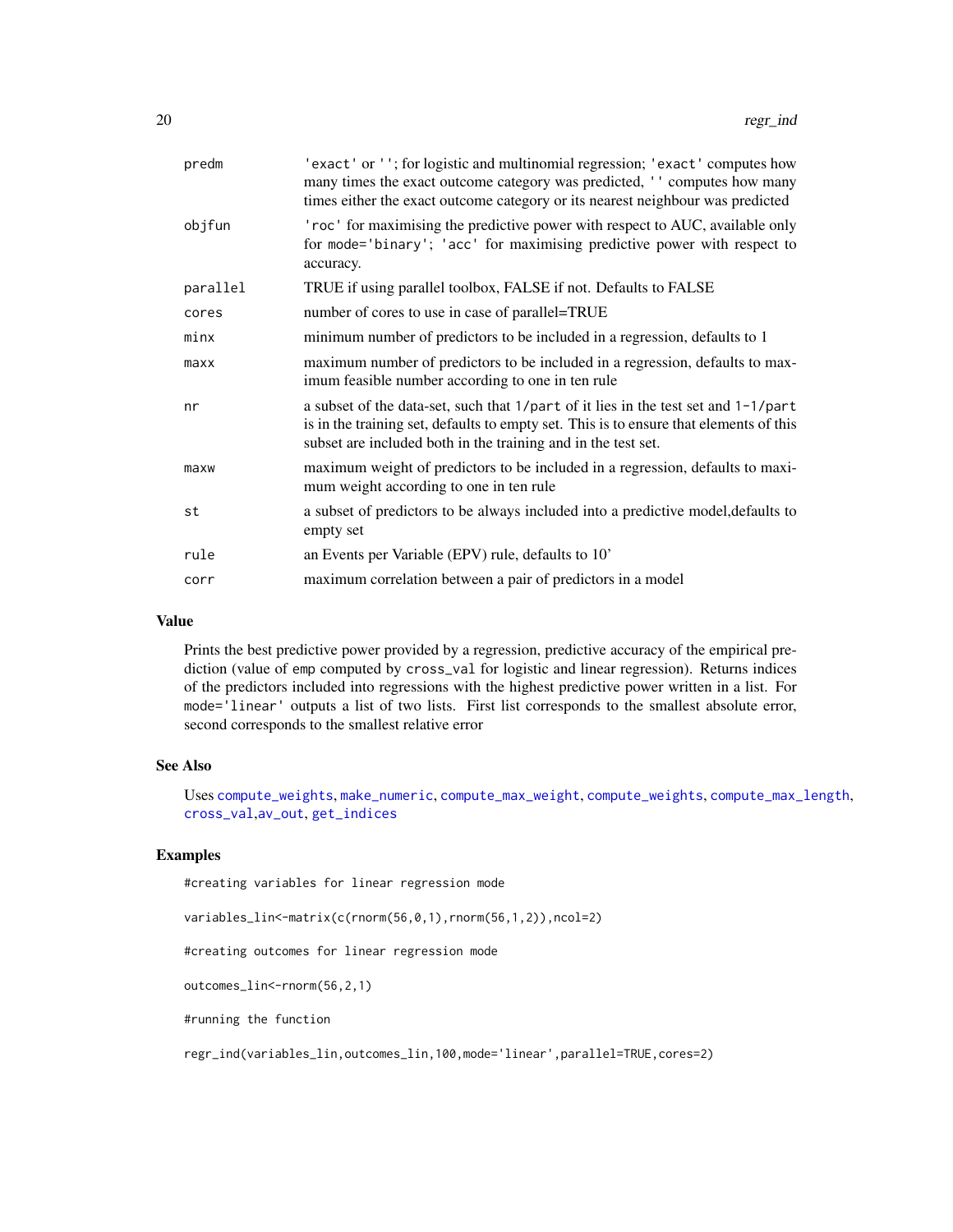## <span id="page-20-0"></span>regr\_whole 21

```
#creating variables for binary mode
vari<-matrix(c(1:100,seq(1,300,3)),ncol=2)
#creating outcomes for binary mode
out<-rbinom(100,1,0.3)
#running the function
regr_ind(vari,out,20,cutoff=0.5,part=10,mode='binary',parallel=TRUE,cores=2,nr=c(1,10,20),maxx=1)
```
regr\_whole *Best regressions*

#### Description

Function which prints the highest predictive power, predictive accuracy of the empirical prediction (value of emp computed by cross\_val for logistic regression), outputs the regression objects corresponding to the highest average predictive power and the indices of the variables included into regressions with the best predictive power. In the case of linear regression it outputs the best regressions with respect to both absolute and relative errors

#### Usage

```
regr_whole(
  vari,
 outi,
  crv,
  cutoff = NULL,
 part = 10,
 mode,
  cmode = "det",
 predm = "exact",
 objfun = "acc",
  parallel = FALSE,
  cores = NULL,
 minx = 1,
 max x = NULL,nr = NULL,
 maxw = NULL,st = NULL,
 rule = 10,
  corr = 1)
```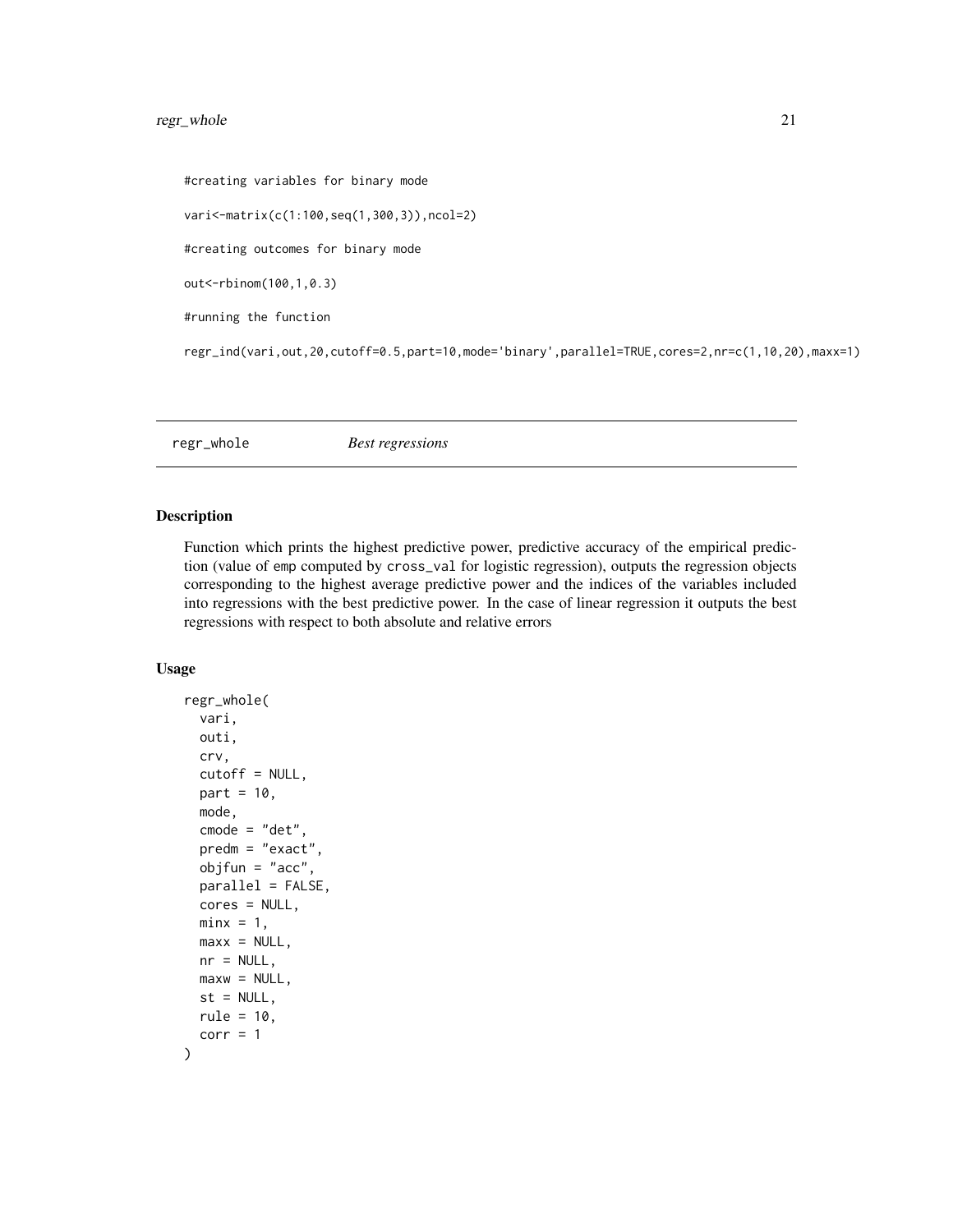## Arguments

| vari     | set of predictors                                                                                                                                                                                                                                           |
|----------|-------------------------------------------------------------------------------------------------------------------------------------------------------------------------------------------------------------------------------------------------------------|
| outi     | array of outcomes                                                                                                                                                                                                                                           |
| crv      | number of cross-validations                                                                                                                                                                                                                                 |
| cutoff   | cut-off value for mode 'binary'                                                                                                                                                                                                                             |
| part     | for each cross-validation partitions the dataset into training and test set in a pro-<br>portion (part-1): part                                                                                                                                             |
| mode     | 'binary' (logistic regression), 'multin' (multinomial regression)                                                                                                                                                                                           |
| cmode    | 'det' or ''; 'det' always predicts the more likely outcome as determined<br>by the odds ratio; '' predicts certain outcome with probability corresponding<br>to its odds ratio (more conservative). Option available for multinomial/logistic<br>regression |
| predm    | 'exact' or ''; for logistic and multinomial regression; 'exact' computes how<br>many times the exact outcome category was predicted, '' computes how many<br>times either the exact outcome category or its nearest neighbour was predicted                 |
| objfun   | 'roc' for maximising the predictive power with respect to AUC, available only<br>for mode='binary'; 'acc' for maximising predictive power with respect to<br>accuracy.                                                                                      |
| parallel | TRUE if using parallel toolbox, FALSE if not. Defaults to FALSE                                                                                                                                                                                             |
| cores    | number of cores to use in case of parallel=TRUE                                                                                                                                                                                                             |
| minx     | minimum number of predictors to be included in a regression, defaults to 1                                                                                                                                                                                  |
| maxx     | maximum number of predictors to be included in a regression, defaults to max-<br>imum feasible number according to one in ten rule                                                                                                                          |
| nr       | a subset of the data-set, such that 1/part of it lies in the test set and 1-1/part<br>is in the training set, defaults to empty set. This is to ensure that elements of this<br>subset are included both in the training and in the test set.               |
| maxw     | maximum weight of predictors to be included in a regression, defaults to maxi-<br>mum weight according to one in ten rule                                                                                                                                   |
| st       | a subset of predictors to be always included into a predictive model, defaults to<br>empty set                                                                                                                                                              |
| rule     | an Events per Variable (EPV) rule, defaults to 10                                                                                                                                                                                                           |
| corr     | maximum correlation between a pair of predictors in a model                                                                                                                                                                                                 |

## Value

Prints the highest predictive power provided by a regression, predictive accuracy of the empirical prediction (value of emp computed by cross\_val for logistic regression).

ind Indices of the predictors included into regressions with the best predictive power written in a list. For mode='linear' a list of two lists. First list corresponds to the smallest absolute error, second corresponds to the smallest relative error. This output is identical to the one from regr\_ind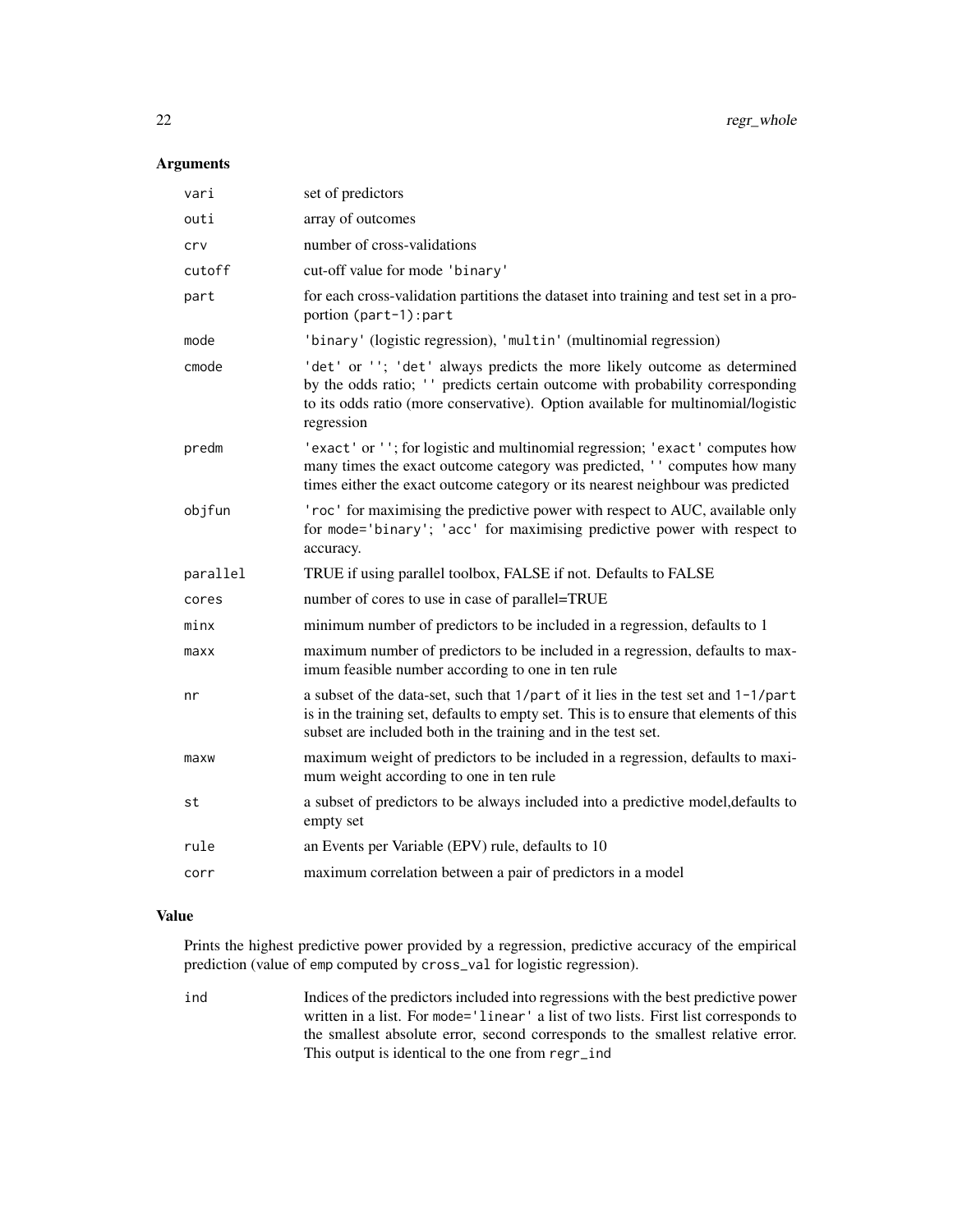<span id="page-22-0"></span>

| regr         | List of regression objects providing the best predictions. For mode='multin'<br>and mode='binary'             |
|--------------|---------------------------------------------------------------------------------------------------------------|
| regr_a       | List of regression objects providing the best predictions with respect to absolute<br>error.For mode='linear' |
| $regr$ _ $r$ | List of regression objects providing the best predictions with respect to relative<br>error.For mode='linear' |

#### See Also

Uses [regr\\_ind](#page-18-1),[lm](#page-0-0), [multinom](#page-0-0)

#### Examples

#creating variables for linear regression mode variables\_lin<-matrix(c(rnorm(56,0,1),rnorm(56,1,2)),ncol=2)

#creating outcomes for linear regression mode

outcomes\_lin<-rnorm(56,2,1)

#running the function

regr\_whole(variables\_lin,outcomes\_lin,20,mode='linear',parallel=TRUE,cores=2)

#creating variables for binary mode

vari<-matrix(c(1:100,seq(1,300,3)),ncol=2)

#creating outcomes for binary mode

out<-rbinom(100,1,0.3)

#running the function

regr\_whole(vari,out,20,cutoff=0.5,part=10,mode='binary',parallel=TRUE,cores=2)

<span id="page-22-1"></span>sum\_weights\_sub *Cumulative weights of the predictors' subsets*

## Description

Function which computes the sum of predictors' weights for each subset containing a fixed number of predictors

#### Usage

sum\_weights\_sub(a,m,we,st)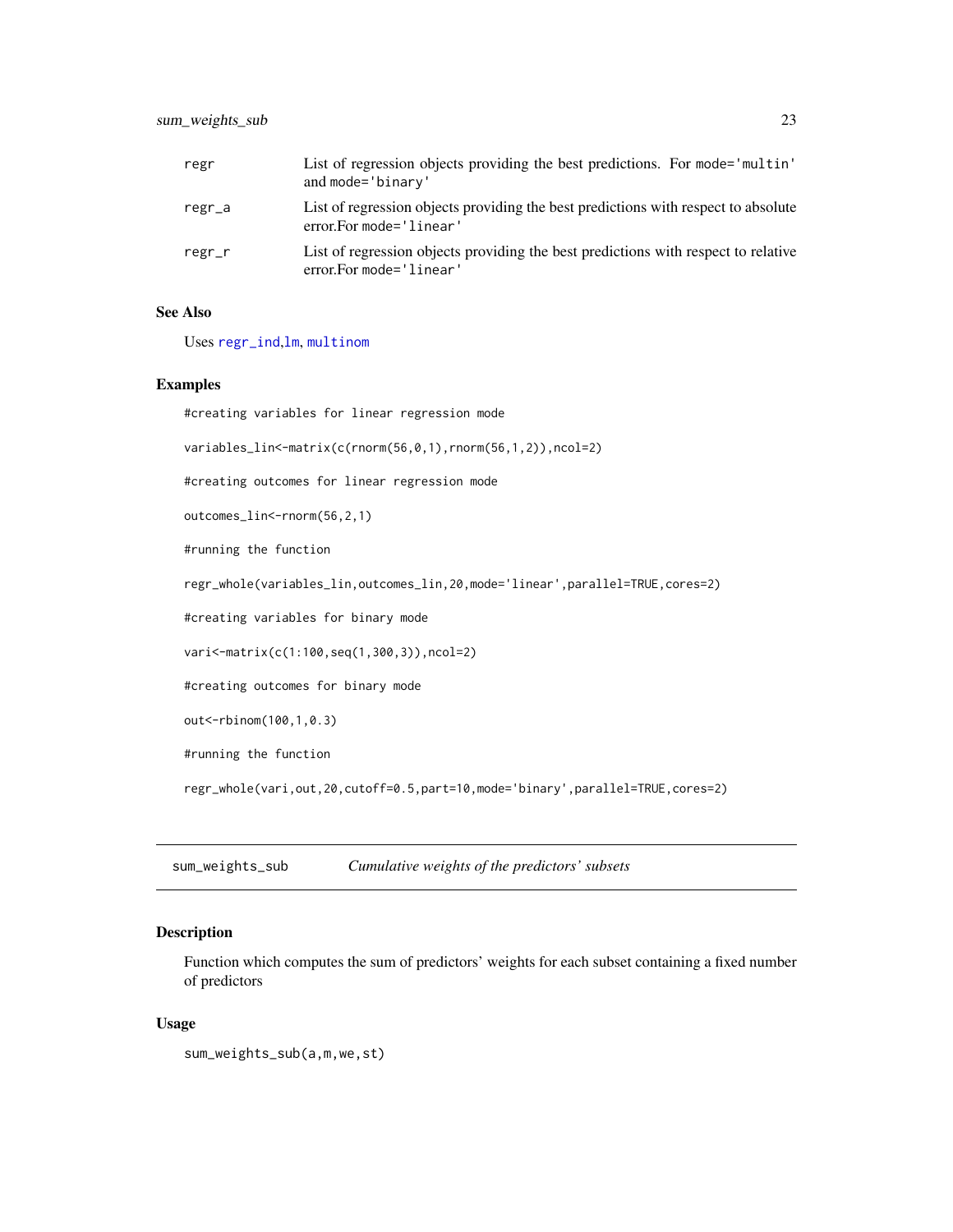## Arguments

| a  | an m x N matrix, containing all possible subsets (N overall) of the size m of<br>predictors' indices; therefore each column of a defines a unique subset of the<br>predictors |
|----|-------------------------------------------------------------------------------------------------------------------------------------------------------------------------------|
| m  | number of elements in each subset of indices                                                                                                                                  |
| we | array of weights of the predictors                                                                                                                                            |
| st | a subset of predictors to be always included into a predictive model                                                                                                          |
|    |                                                                                                                                                                               |

## Value

Returns an array of weights for predictors defined by each colun of the matrix a

## Examples

#all two-element subsets of the set 1:3

```
a < -combn(3,2)
```
sum\_weights\_sub(a,2,c(1,2,1))